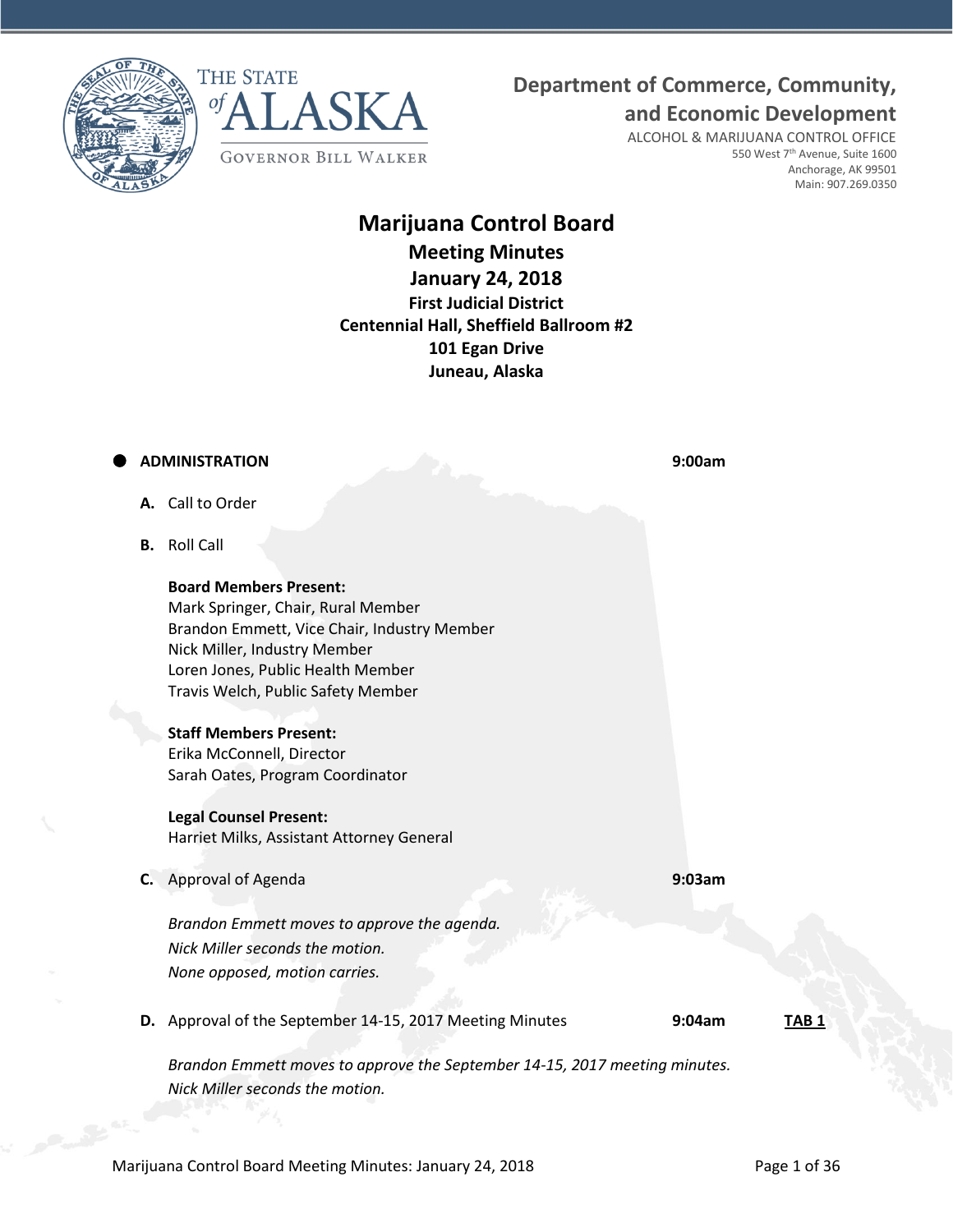*Motion carries unanimously.*

**E.** Approval of the November 14-15, 2017 Meeting Minutes **9:04am TAB 2**

*Brandon Emmett moves to table the November 14-15 and 28-29 meeting minutes until April. Travis Welch seconds the motion. Motion carries unanimously.*

**F.** Approval of the November 28-29, 2017 Meeting Minutes **TAB 3**

**BOARD GOVERNANCE 9:05am**

**A.** Selection of Board Chair

*Brandon Emmett moves to nominate Mark Springer as the new Chair. Nick Miller seconds the motion. Motion carries unanimously.*

*Travis Welch, Chief of Police for the North Slope Borough Police Department introduces himself.*

*Mark Springer moves to nominate Brandon Emmett as Vice Chair. Nick Miller seconds the motion. Motion carries unanimously.*

*All Board members state that they have no changes to their ethics disclosures. Travis Welch states that he does not have any conflicts.*

*Harriet Milks speaks about the January 4, 2018 memorandum on marijuana enforcement written by U.S. Attorney General Jefferson Sessions, and how it may effect this Board and the industry.*

# **EXECUTIVE SESSION 9:14am**

**A. 10489: John Collette:** Ester Horticulture and Research 2960 Ester Dome Road, Fairbanks

# **Appeal of seizure; OAH Case No. 17-0445-MCB**

*Erika McConnell informs the Board that the only people present during the executive session will be the members of the Board and Administrative Law Judge Kurtz.*

*Brandon Emmett moves to enter into executive session. Travis Welch seconds the motion. Motion carries unanimously.*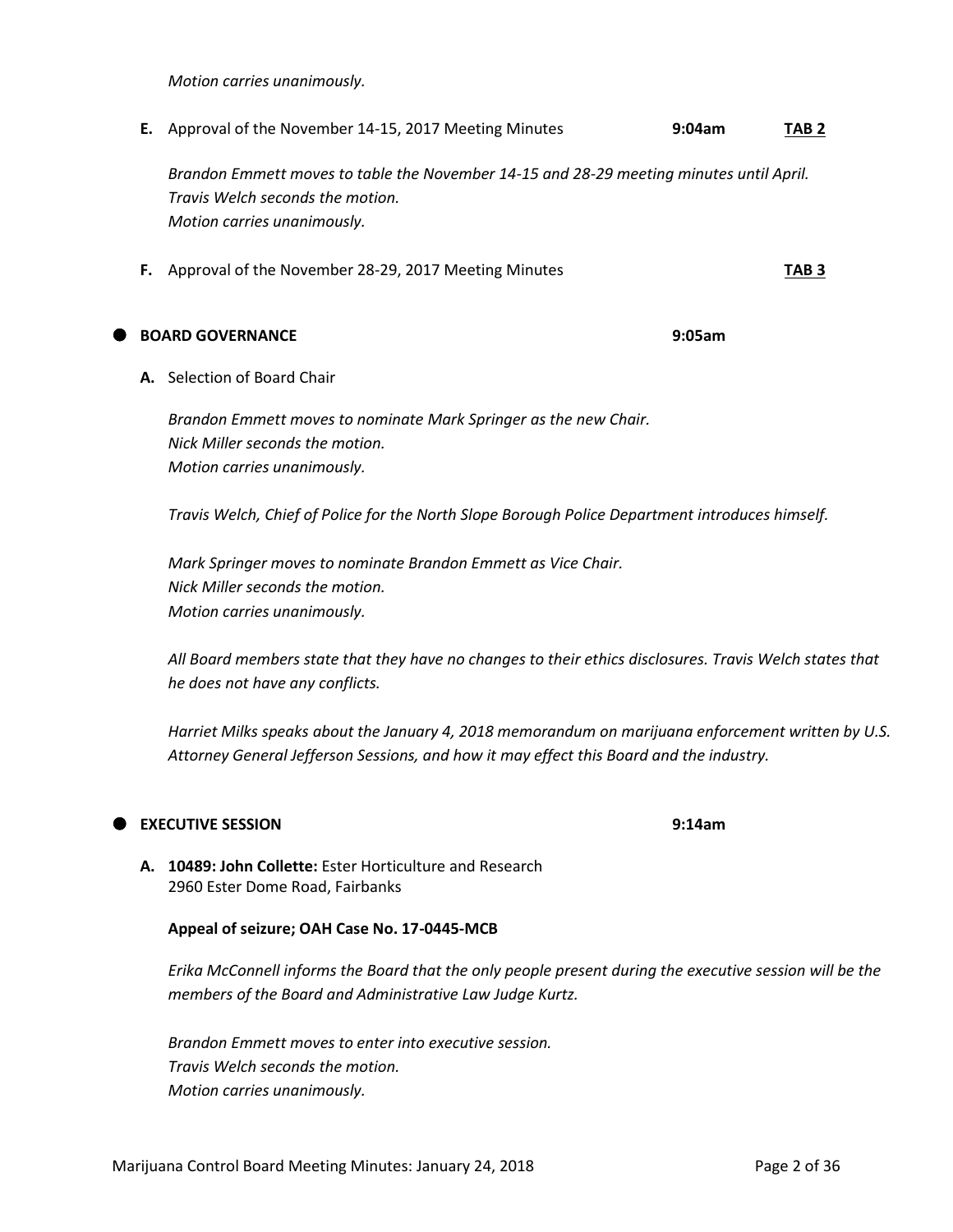*Brandon Emmett moves to come out of executive session.* **9:30am** *Nick Miller seconds the motion. Motion carries unanimously.*

*Brandon Emmett moves to adopt Administrative Law Judge Kurtz's decision as recommended. Travis Welch seconds the motion. Motion carries unanimously.*

| TAB 4 |
|-------|
|       |

| License #12289:          | <b>Raven Buds</b>                         |
|--------------------------|-------------------------------------------|
| Licensee:                | Carol Bolt; Dave A Mullis; Kerri A Mullis |
| License Type:            | Limited Marijuana Cultivation Facility    |
| <b>Premises Address:</b> | 2441 Lawlor Road, Cabin C                 |
|                          | Fairbanks, AK 99709                       |
| Local Government:        | Fairbanks North Star Borough              |

# **License denied on September 14, 2017**

*Kerri Mullis identifies herself for the record.*

*Brandon Emmett moves to reconsider the licensed based upon the new information provided by Ms. Mullis and the lack of information provided by TCC. Travis Welch seconds the motion. Motion carries, 4-1 (Loren Jones votes No).*

*Brandon Emmett moves to approve license 12289. Nick Miller seconds the motion. Brandon Emmett states that his only concern with the application had been whether it abutted a mental health facility, and it does not appear to him that it does. Nick Miller states that he agrees.*

*April Monroe from Tanana Chiefs Conference provides testimony about the land, specifically regarding federal delegation of the land for use as a treatment facility for youth. She answers Board question about the facility and the property.*

*Kerri Mullis provides testimony regarding the property, access to her establishment, and Fairbanks Youth Services.*

*Mark Springer reads part of a letter from the federal Bureau of Land Management (BLM) to the US Army Corps of Engineers from the packet.*

*April Monroe addresses the BLM letter.*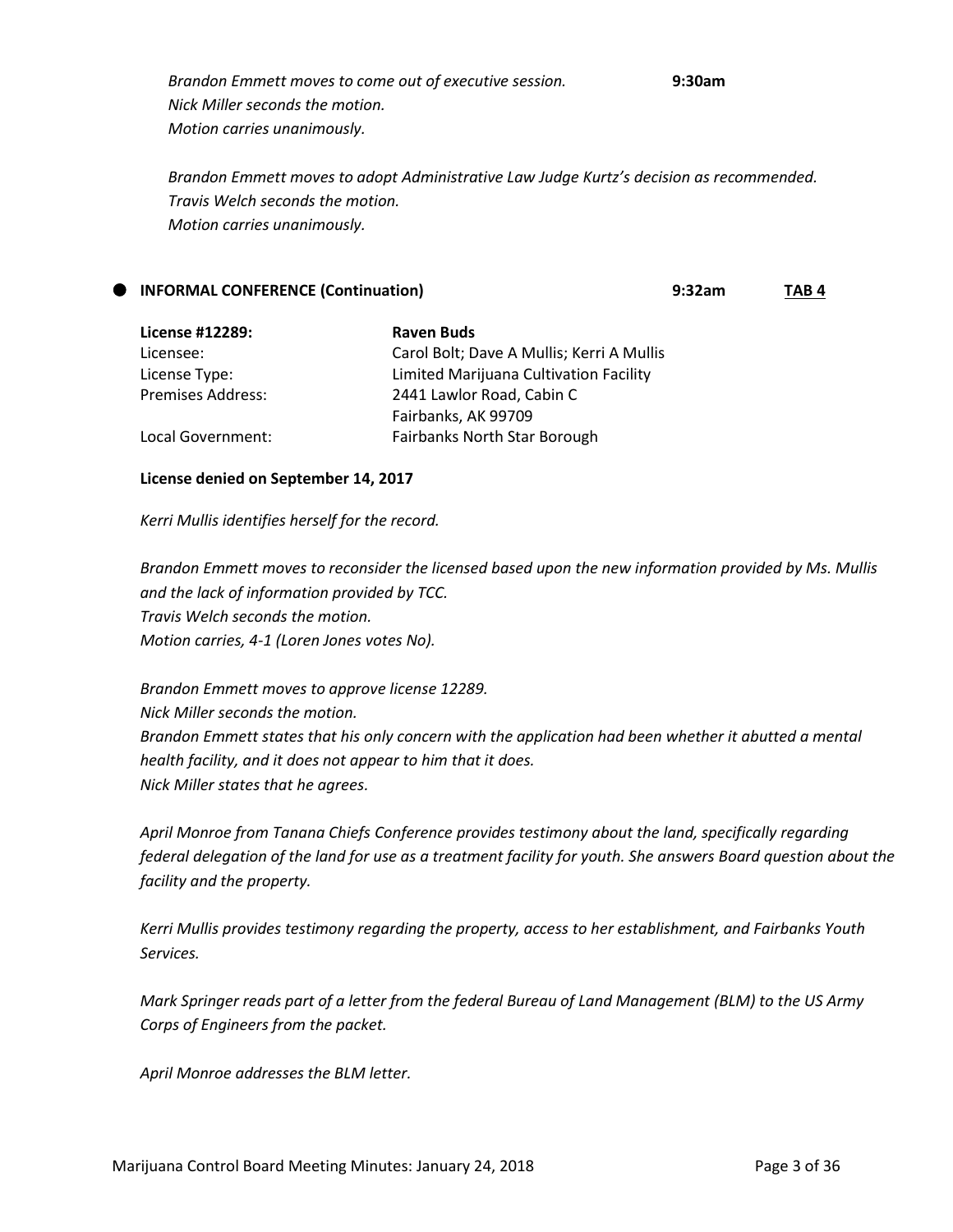*Travis Welch states that his understanding is that the entire 160 acres is intended to be used as a home for boys. He asks if the parcel directly butts up against the other piece of land, or if there is a buffer.*

*April Monroe states that Mr. Welch is correct.*

*Motion to approve fails, 2-3 (Brandon Emmett and Nick Miller vote Yes).*

#### **PUBLIC TESTIMONY 10:06 am**

Public testimony is limited to issues not on this agenda and that are not proposed regulations. Per the public notice of this meeting, public wishing to testify are advised to pre-register by emailing [marijuana@alaska.gov](mailto:marijuana@alaska.gov) no later than January 19, 2018, with their intent. The Board may hear testimony from public who have not pre-registered, but those who have preregistered will be given preference for the time available. The Board is unable to hear public testimony on proposed regulations at this time. Written comments may also be submitted to the board vi[a marijuana@alaska.gov.](mailto:marijuana@alaska.gov) The call-in number is 1-800-315-6338, code 69176#.

*Jason Brandeis, attorney, provides testimony in opposition to the testing PSA. He requests that the PSA be revised as outlined in his letter (found in the Marijuana Mailbox). He additionally requests that the Board consider opening a regulations project to address how ownership changes are reported.*

*Joe Schlanger starts to provide testimony about X-tracted Labs. Mark Springer informs him that this application is on the agenda.*

*Cary Carrigan, Alaska Marijuana Industry Association, provides testimony in support of HB 273 and requests that the Board vote to support the bill. He requests that the Board request a legislative review of the marijuana tax structure. He thanks Harriet Milks for her contribution to the letter that was sent to the USAG.*

*Sara Williams, Phoenix Rising, provides testimony about a new product she has come up with called Alaska Cannabis Industry Compliance Checkup.* 

*Kerby Coman provides testimony regarding a compliance check program and the 5mg per serving limit. He requests that the Board consider a smooth process to transition from a limited cultivation to a standard cultivation facility.*

*Barret Goodale provides testimony regarding pest management issues in cultivation. He requests that the Board come up with rules that would not require licensees to hold waste in their facilities.*

*Mark Springer informs Holly Sheldon Lee that she will have an opportunity to testify about a specific license application during that section of the agenda.*

*Holly Sheldon Lee provides testimony regarding on-site consumption and marijuana in Talkeetna.*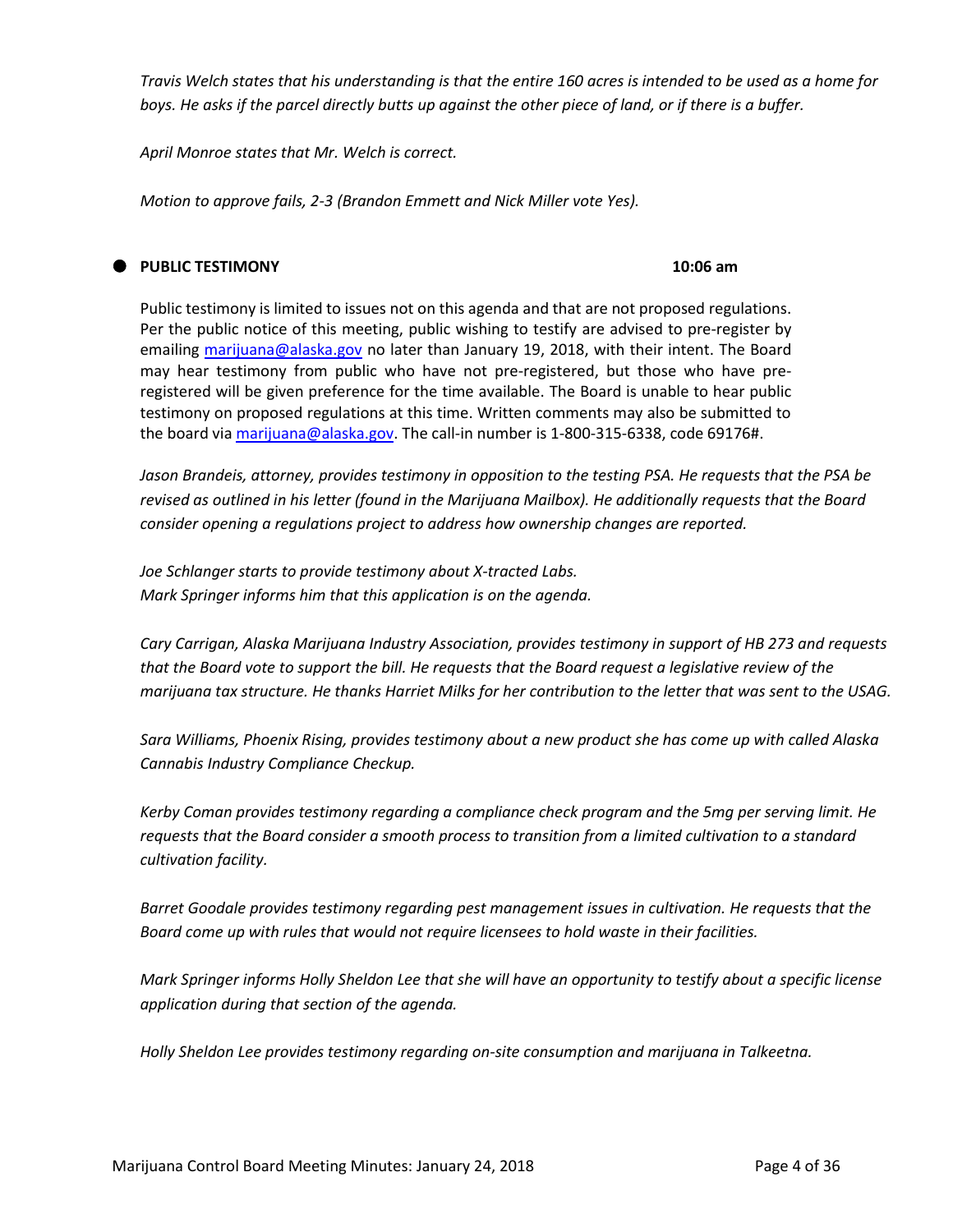*Jana Weltzin, attorney, thanks and commends Peter Mlynarik for his service. She provides testimony about banking and financial implications, and she requests that the Board ask the legislature to revisit the current tax structure. She voices concerns about licensees' operating plans being posted online.*

*Brian Coyle, Steep Hill Testing Labs, provides testimony regarding the first meeting of the testing committee, the issue regarding harvest batch size, and testing of Aspergillus in concentrates.*

**BREAK 10:35am**

# **DIRECTOR BRIEFING**

**A.** Director's Report **10:47am TAB 5**

*Erika McConnell speaks to the Board about AMCO operations, the legislative audit, introduced legislation, the statuses of open regulations projects, the approved products spreadsheet, and the testing working group and testing issues. She states that the next MCB meeting is scheduled for April 4-6 in Nome. Applications must be complete and any other documents for the board must be submitted to our office by March 16, 2018, to be on the April agenda.*

*Erika McConnell asks whether the Board wants her to keep the Frozen Budz products on the spreadsheet, or whether the Board would like her to remove them. Mark Springer states that he would like them to remain on there with an asterisk, or have them moved or notated to show that the license is no longer active.*

*Erika McConnell asks if the Board will delegate to her the authority to require photos of the actual products made after operations begin, along with any missing photos from the applications. Mark Springer and Brandon Emmett state that they do wish to delegate that authority. None opposed.*

*Erika McConnell asks whether the products spreadsheet should be posted on AMCO's website. Mark Springer and Brandon Emmett agree that it should. None opposed.*

*Erika McConnell informs the Board that SteepHill Labs has requesting that the testing PSA be revised.*

*Erika McConnell asked the Board to consider the adoption of an emergency regulation that would require marijuana concentrates to be tested for Aspergillus (a change to the chart after 3 AAC 306.645(b)(2) to say "all concentrates" after Aspergillus, rather than water- and food-based concentrates).*

*Harriet Milks speaks to the Board about emergency regulations and the process.*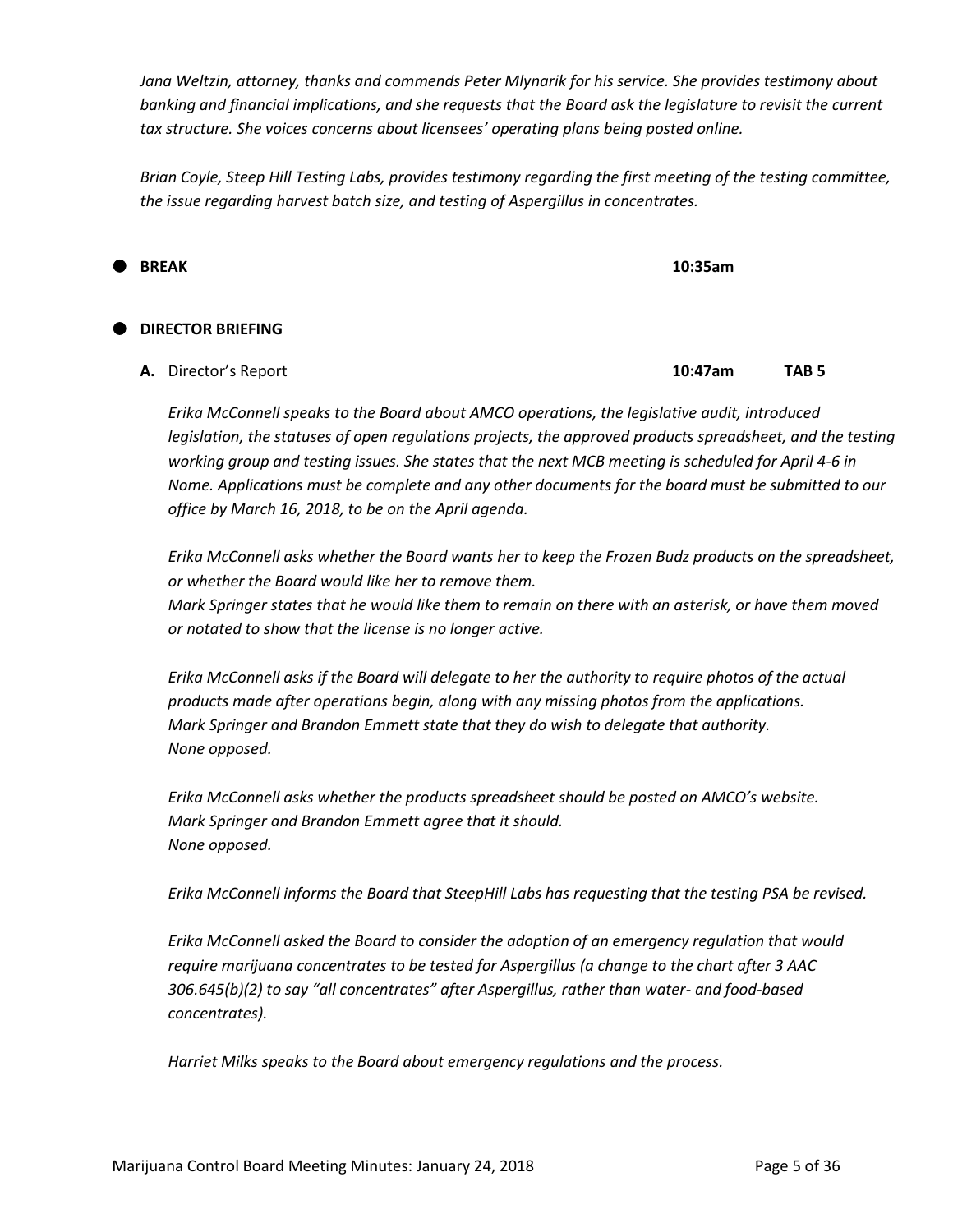*Mark Springer states that it seems like the Board should also keep workplace safety in mind, in addition to consumer safety. He adds that the Board may also want to consider including some workplace safety requirements in the marijuana handler permit test.*

*Brandon Emmett states that every harvest contains some amount of Aspergillus. He states that he needs to declare a bit of a conflict here, as it would be more expensive for his business if all concentrates had to be tested for Aspergillus, but that he would not make any decision based upon that. He adds that he isn't sure how effective that regulation would be.*

# **LICENSING UPDATE**

**A.** Licensing Report **11:17am TAB 6**

*Sarah Oates speaks to the Board about licensing statistics, staff workloads and updates, liquor license renewal applications, and marijuana transfer applications. She informs the Board that updated forms have been made available on AMCO's website, along with a notice that any documents submitted on or after February 1, 2018, must be on the revised forms, as agreed to by the Board at the November 29th meeting.*

# **APPLICATIONS FROM PREVIOUS MEETINGS**

#### **A. Tabled Applications**

| 1. License #12830:        | <b>Arcticanna</b>                               | 11:22am | TAB <sub>7</sub> |
|---------------------------|-------------------------------------------------|---------|------------------|
| Licensee:                 | Nadia Ispas                                     |         |                  |
| License Type:             | Limited Marijuana Cultivation Facility          |         |                  |
| Premises Address:         | 756 Davenny Drive                               |         |                  |
|                           | Fairbanks, AK 99712                             |         |                  |
| Local Government:         | Fairbanks North Star Borough                    |         |                  |
| <b>For Consideration:</b> | Licensed premises/restricted access area issues |         |                  |

*Nadia Ispas identifies herself for the record.*

*Brandon Emmett moves to approve license #12830 with delegation. No second.*

| 2. License #13175:        | <b>Fire Eater</b>                        | 11:23am | TAB <sub>8</sub> |
|---------------------------|------------------------------------------|---------|------------------|
| Licensee:                 | Sideshow Food, LLC                       |         |                  |
| License Type:             | Marijuana Product Manufacturing Facility |         |                  |
| <b>Premises Address:</b>  | 36160 Spur Highway, Suite A              |         |                  |
|                           | Soldotna, AK 99669-3448                  |         |                  |
| Local Government:         | Kenai Peninsula Borough                  |         |                  |
| <b>For Consideration:</b> | Conditions pursuant to 3 AAC 306.060(b)  |         |                  |
|                           |                                          |         |                  |

*Brandon Emmett moves to approve license #13175 Fire Eater with delegation. Nick Miller seconds the motion.*

*Tammie Miller identifies herself for the record.*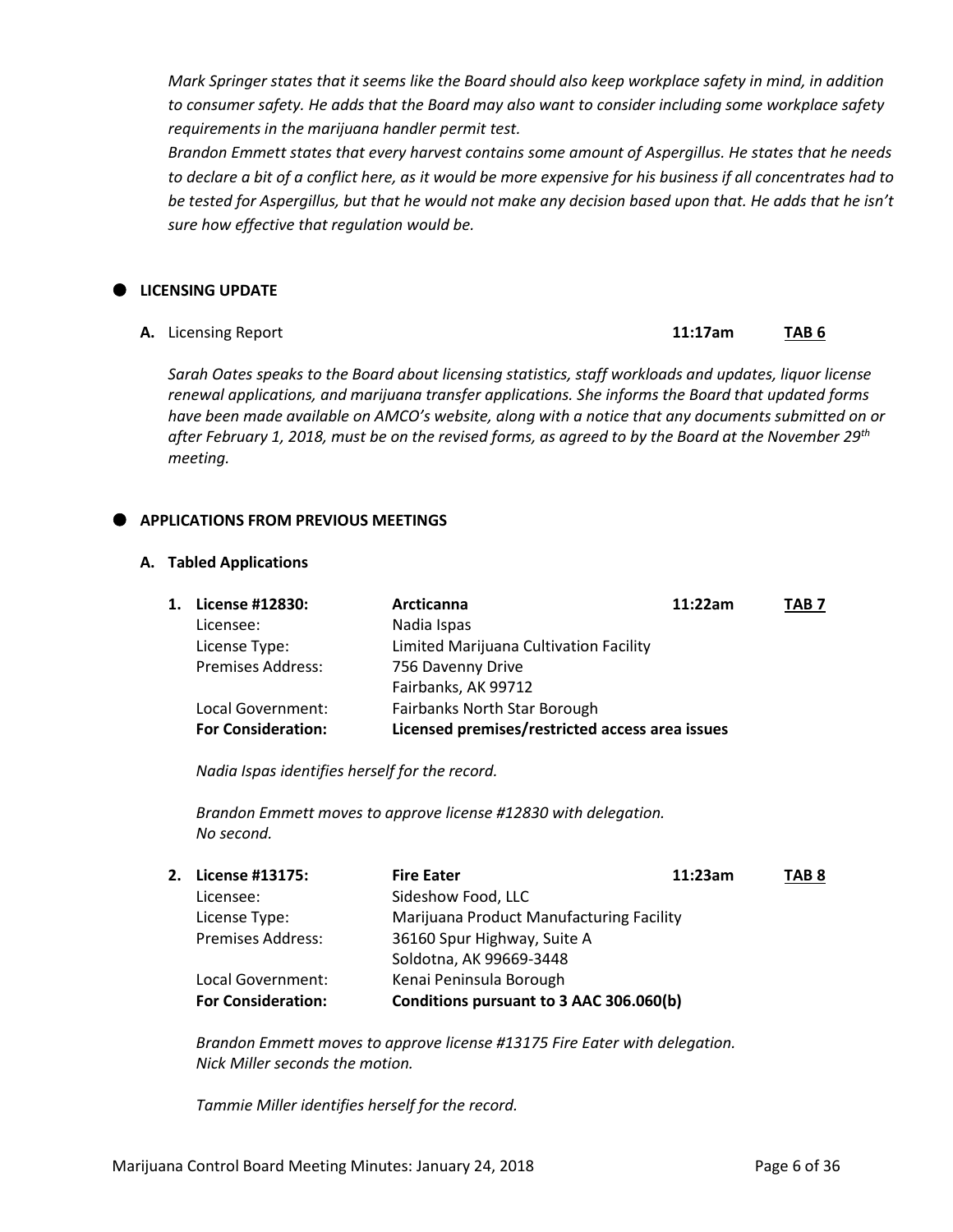*Mark Emmett states that his recollection is that the Board had concerns about the ingredients, specifically marijuana ingredients, in the products. He asks if the applicant is unable to be more specific about which ingredient will be used.*

*Tammie Miller states that she does not want to limit herself if a certain concentrate is unavailable at the time of production. She adds that whichever method and concentrate are used would be specified on the label.*

*Brandon Emmett states that the Board needs to see how the applicant would be making the concentrate that would go into each product. He adds that if she doesn't articulate that to the Board, it would be difficult for the Board to take that on face value.*

*Tammie Miller states that on Page 3 of MJ-05, she lists the different methods that she would use. She plans on primarily using the sugar method, but the others would serve as backup if necessary.*

*Brandon Emmett states that an issue with a previous licensee had been inconsistencies in producing marijuana butter or oil. He asks whether the applicant is confident in her ability to be consistent. Tammie Miller states that she is.*

*Loren Jones states that flour is misspelled as "flower" in the ingredients sections of the labels for all of the products.*

*Tammie Miller states that she will fix that.*

*Mark Springer voices concerns about the hard candies being appealing to children, as they are brightly-colored.*

*Brandon Emmett states that he recalls approving candies with the requirement that the bright colors are removed.*

*Tammie Miller states that she can remove the color to make a neutral-base color.*

*Mark Springer adds to the delegation the requirement that the hard candies be drab in color.*

*Mark Springer voices concern about the packaging of the marshmallows.*

*Loren Jones asks how or when the applicant will test the potency of the sodas, if she isn't adding the cannabis extract until the end.*

*Tammie Miller states that after the measured amount of cannabis extract is added to each bottle, the bottle(s) will be sent to the testing facility for potency testing.*

*Rich Beezley (associate of Tammie Miller) states that they plan on making a small batch for testing to make sure they are dosing correctly before going into mass-production.*

Loren Jones voices concerns about the fact that cookie dough could not go back into the childproof *packaging.*

*Rich Beezley states that their plan is to have resealable packaging that the cookies could be put back into.* 

*Mark Springer states that when the applicant makes the cannabis sugar, that would be a product that has to be tested again. He asks whether cannabis uniformly diffuses when placed into a soda.*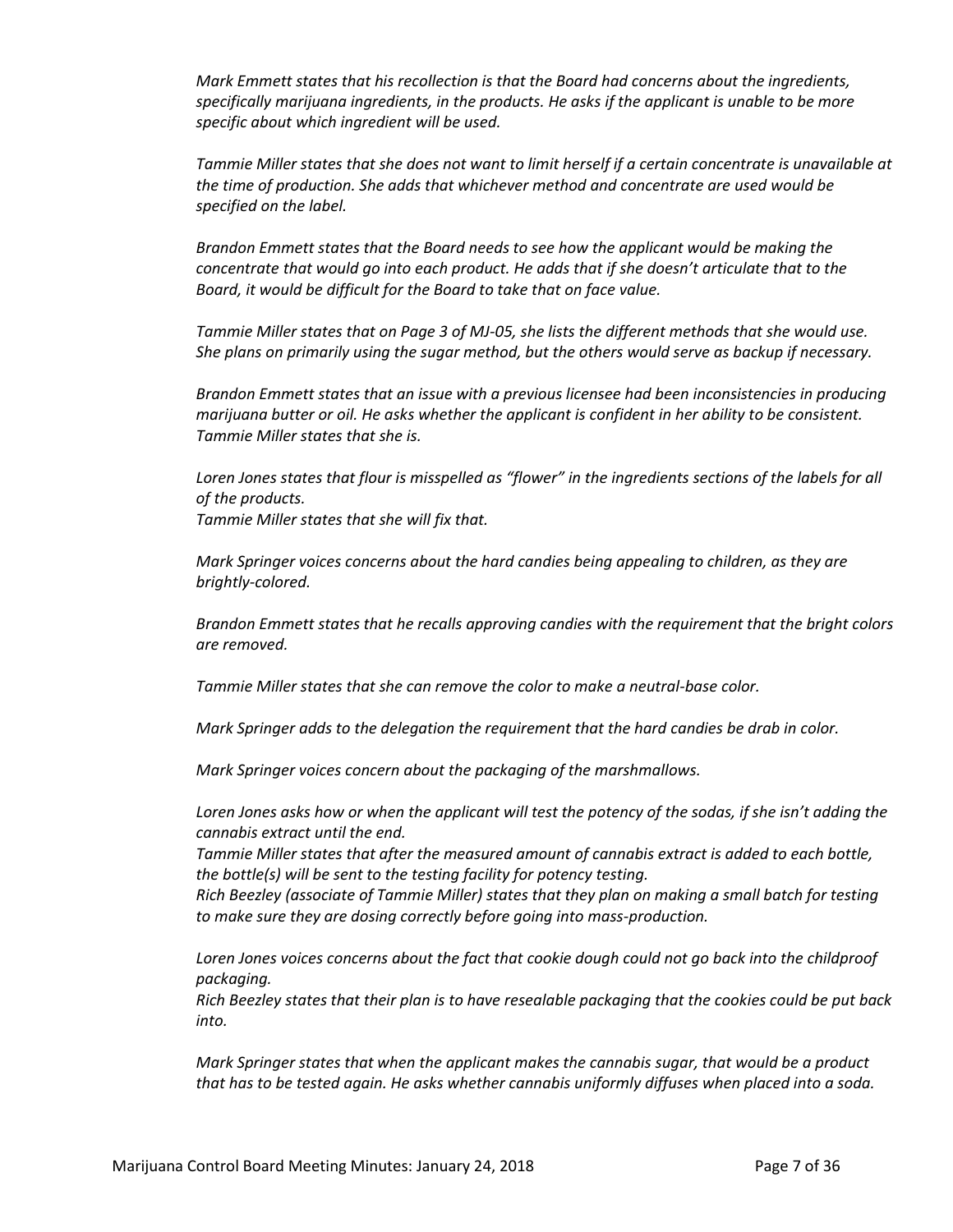*Mark Springer requests that the delegation include that the applicant add a recommendation on the soda labels that the consumer swirl the bottle and pour it into a glass before consuming.*

*Loren Jones moves to approve all of the products that are frozen cookie dough, but that part of the delegation be that the packaging includes the ability to repackage the cookies. Brandon Emmett seconds the motion.*

*Mark Springer adds to the delegation the requirement that the actual ingredients be listed on the packaging.*

*Sarah Oates reminds the Board that at the last meeting, the Board required that an applicant add to the label that unconsumed baked cookies should be placed back into the child-resistant packaging. Tammie Miller states that the cookie dough will be in a Mylar bag, which will then be placed into larger exit packaging, so that any unconsumed baked cookies could be placed into the larger exit packaging.*

*Motion carries unanimously.*

*Loren Jones moves to approve all of the products that end in "fudge". Brandon Emmett seconds the motion. Motion carries unanimously.*

*Loren Jones moves to approve all of the products that end in "marshmallow". Brandon Emmett seconds the motion. Motion carries unanimously.*

Loren Jones moves to approve all of the products that contain "soda", with the delegation that the *method of testing be laid out as clearly in writing as possible to the staff before it goes into production.*

*Brandon Emmett seconds the motion. Motion carries unanimously.*

*Brandon Emmett moves to approve all products labeled "hard candy". Nick Miller seconds the motion. Mark Springer states that he would like to pull the product "Bubble Gum Candy" and "Cotton Candy" out for separate consideration. Brandon Emmett states that he is okay with including that in his motion. Tammie Miller states that she is okay with pulling those two products. Mark Springer requests to add to the delegation that the candies are not bright colors. Tammie Miller states that she can make them opaque, rather than bright colors. Mark Springer states that he has concerns with the "Marshmallow Candy" as well. Tammie Miller states that she will pull that product, as well. Motion carries, 3-2 (Loren Jones and Mark Springer vote No).*

*Motion to approve the license with delegation carries unanimously.*

# **LUNCH 12:05pm**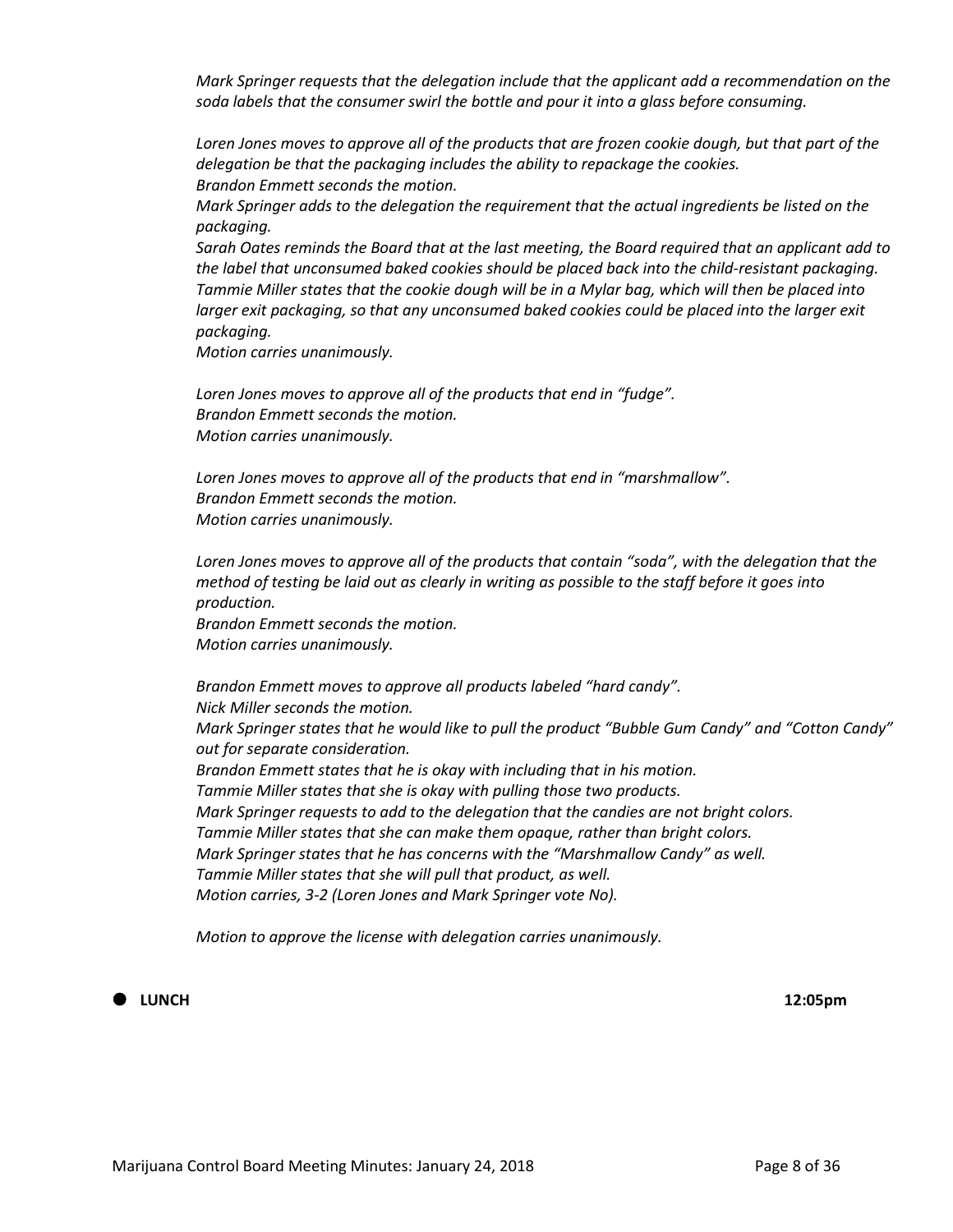# **APPLICATIONS FROM PREVIOUS MEETINGS**

#### **A. Tabled Applications**

| 1. | License #12830:           | Arcticanna                                      | $1:07$ pm | TAB <sub>7</sub> |
|----|---------------------------|-------------------------------------------------|-----------|------------------|
|    | Licensee:                 | Nadia Ispas                                     |           |                  |
|    | License Type:             | Limited Marijuana Cultivation Facility          |           |                  |
|    | <b>Premises Address:</b>  | 756 Davenny Drive                               |           |                  |
|    |                           | Fairbanks, AK 99712                             |           |                  |
|    | Local Government:         | Fairbanks North Star Borough                    |           |                  |
|    | <b>For Consideration:</b> | Licensed premises/restricted access area issues |           |                  |

*Erika McConnell and Harriet Milks inform the Board members that they need to make a clear record of why they are denying the application.*

*Brandon Emmett moves to approve license #12830 Arcticanna with delegation. Loren Jones states that the Board members could establish a record without there being a motion.* 

*Loren Jones states his reasoning for denial is that the Board continually has concerns about the building and noncontiguous spaces. He states that now, the applicant is trying to make the entire residence her licensed premises, and he does not believe that that would ever be appropriate.*

*Brandon Emmett states that this applicant continues to show difficulties with understanding the regulation. He clarifies that he made the motion to approve for purposes of discussion, but that he planned on voting against the motion.*

*Nick Miller states that the Board has approved applications in residences, but only when they are in a clearly-segregated area, so he would not have voted to approve this license.*

*Travis Welch states that he concurs with the other Board members regarding the entire residence being the licensed premises.*

*Mark Springer states that he concurs with the other Board members, as this would require video cameras in every room, which would create privacy issues. He adds that no matter how good a ventilation system is, there would still be odor in a very small space, which isn't appropriate for a residence.*

| 3. License #13249:        | <b>X-Tracted Laboratories</b>               | 1:14 <sub>pm</sub> | TAB <sub>9</sub> |
|---------------------------|---------------------------------------------|--------------------|------------------|
| Licensee:                 | Royal Mountain Extracts, LLC                |                    |                  |
| License Type:             | Marijuana Product Manufacturing Facility    |                    |                  |
| <b>Premises Address:</b>  | 38957 S Commercial Drive                    |                    |                  |
|                           | Talkeetna, AK 99676                         |                    |                  |
| Local Government:         | Matanuska-Susitna Borough                   |                    |                  |
| <b>For Consideration:</b> | Concerns related to percentage-based lease; |                    |                  |
|                           | <b>Objections received</b>                  |                    |                  |

*Brandon Emmett moves to approve license #13249 X-Tracted Laboratories with delegation. Nick Miller seconds the motion. Loren Jones asks whether it would be appropriate to table this application, as residency is in question for one of the applicants. Sarah Oates states that she has been informed by Chief Hoelscher that both of the two new owners' residencies are in question.*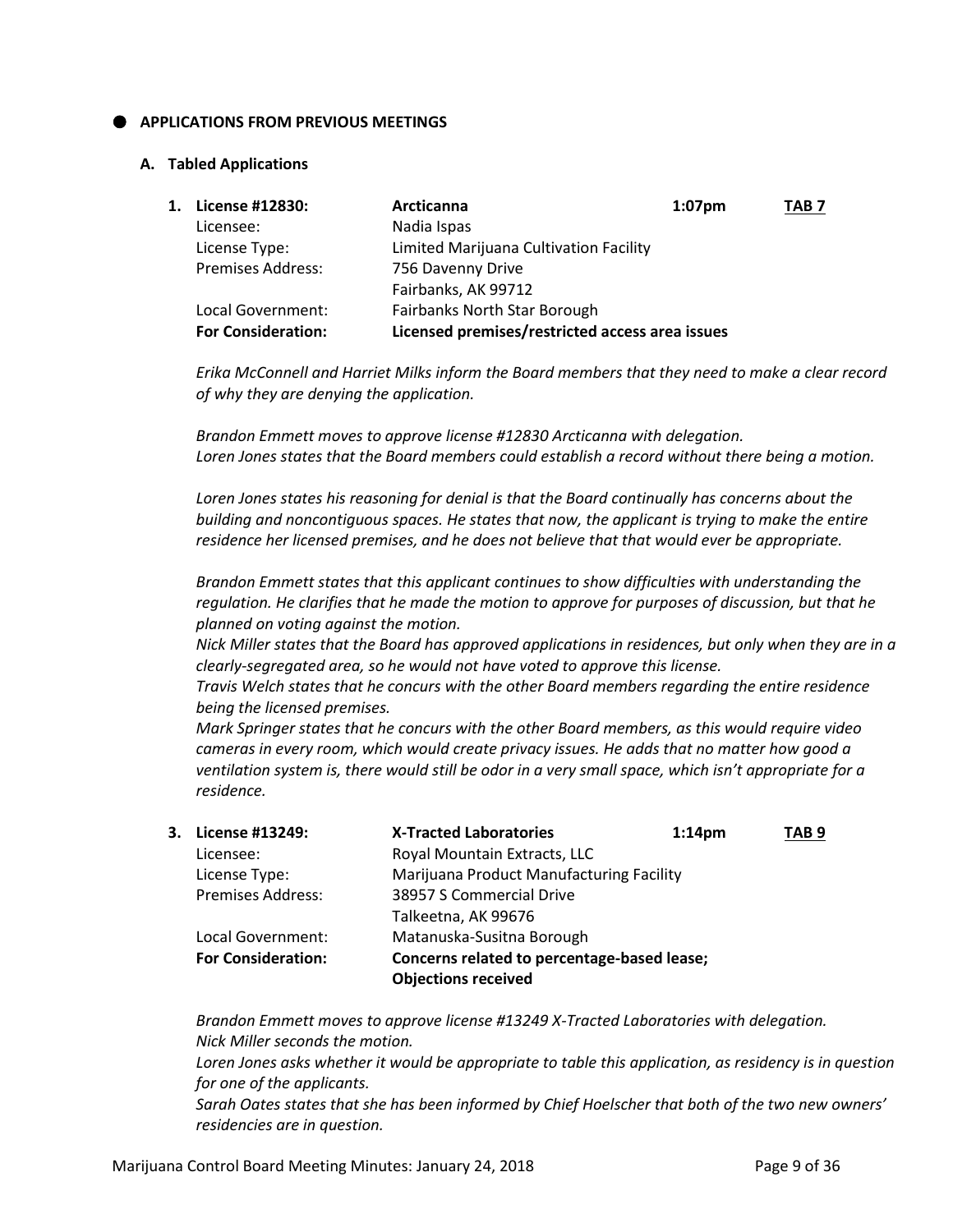*Jana Weltzin, legal counsel, and applicants Joe McAneney, Dan Nelson, Samuel Benson, and Christina Tersine identify themselves for the record. Loren Jones moves to table the application until residency has been established for the two applicants. No second.*

*The Board members discuss potential options for what to do with the application.*

*Brandon Emmett moves to table the application until the next or subsequent meeting, whenever the residency has been determined. Loren Jones seconds the motion. Motion to table carries unanimously.*

| 4. | License #13329:           | <b>R.C.H. Cultivation</b>                               | 1:23 <sub>pm</sub> | <b>TAB 10</b> |
|----|---------------------------|---------------------------------------------------------|--------------------|---------------|
|    | Licensee:                 | Charles R Hnilicka III; Ryan A Hallsten                 |                    |               |
|    | License Type:             | <b>Standard Marijuana Cultivation Facility</b>          |                    |               |
|    | <b>Premises Address:</b>  | 2745 Hanson Road, Unit A                                |                    |               |
|    |                           | Fairbanks, AK 99709-3940                                |                    |               |
|    | Local Government:         | City of Fairbanks                                       |                    |               |
|    | <b>For Consideration:</b> | Tabled at November 2017 meeting due to residency of one |                    |               |
|    |                           | of the applicants.                                      |                    |               |

*Brandon Emmett moves to approve license #13329 R.C.H. Cultivation with delegation. Nick Miller seconds the motion.*

*Ryan Hallsten identifies himself for the record and answers Board questions about the application.*

*Loren Jones adds to the delegation that updated premises diagrams be done to ensure that there are not exits into residences.*

*Motion to approve with delegation carries unanimously.*

**B. Licenses in "Pending Inspection" Status for Over Six Months 1:33pm TAB 11**

*Erika McConnell states that licenses issued by the Board are intended to be operated. She adds that approval from the Board should not stand indefinitely, as regulations and protected land uses may change. She asks whether the Board feels this is an appropriate time to bring these licenses back in front of the Board for consideration, and she states that she requested the applicants to provide status updates to the Board. She is not necessarily requesting any Board action.*

| 1. | License #10080:          | <b>Dream Green Farms</b>                       | 1:37 <sub>pm</sub> |
|----|--------------------------|------------------------------------------------|--------------------|
|    | Licensee:                | DGF Enterprises, Inc.                          |                    |
|    | License Type:            | <b>Standard Marijuana Cultivation Facility</b> |                    |
|    | <b>Premises Address:</b> | 2939 Porcupine Drive                           |                    |
|    |                          | Anchorage, AK 99501-3118                       |                    |
|    | Approved By MCB:         | June 9, 2016                                   |                    |
|    | License Issued:          | August 3, 2016                                 |                    |

*Jana Weltzin, legal counsel, states that in March, 2017, the licensee had to stop construction to build up additional capital. They have resumed construction and plan on opening in 2018.*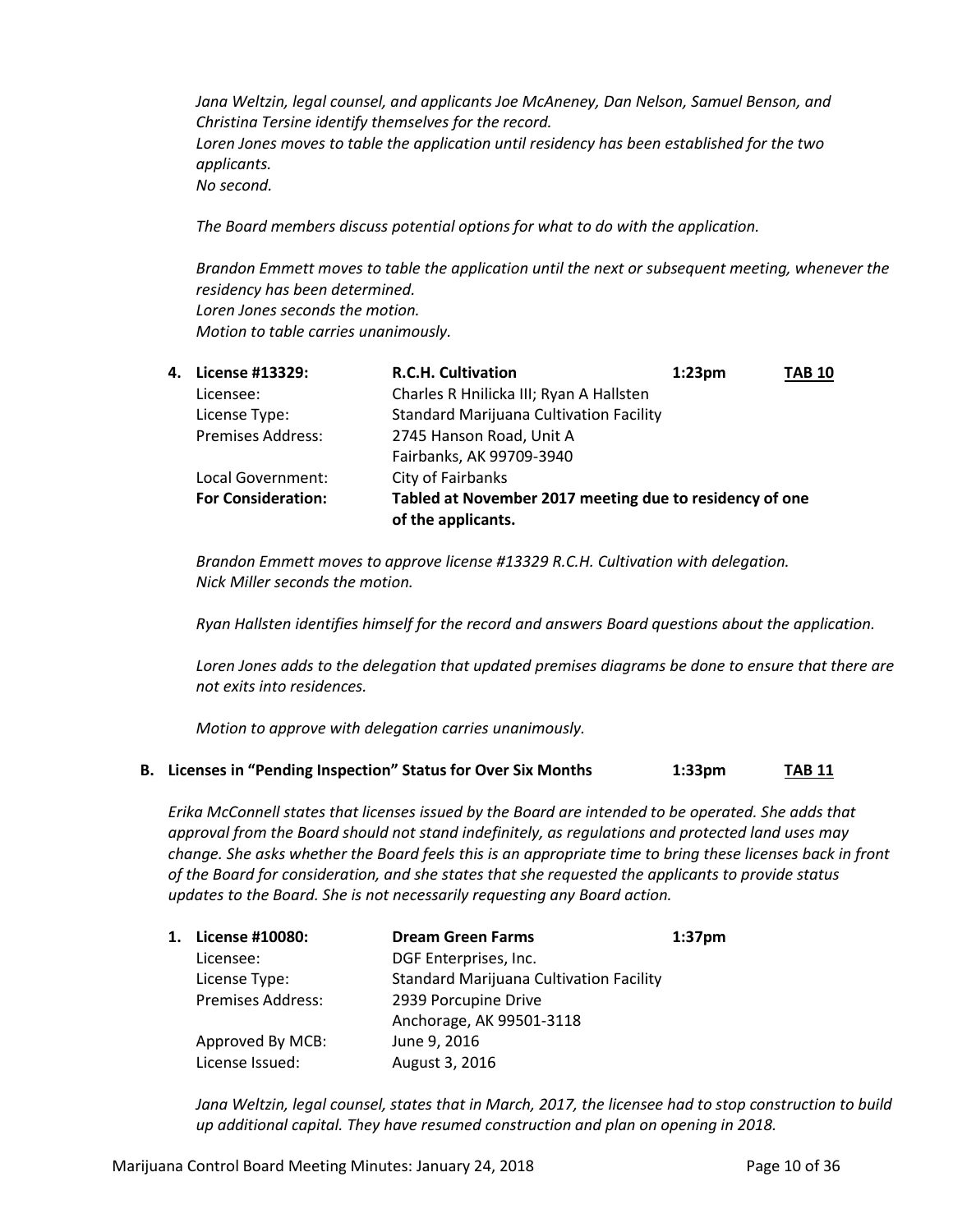| 2. License #10071:       | <b>Vern's Wicked Weed</b>                      | 1:51 <sub>pm</sub> |
|--------------------------|------------------------------------------------|--------------------|
| Licensee:                | Jeremy Erickson                                |                    |
| License Type:            | <b>Standard Marijuana Cultivation Facility</b> |                    |
| <b>Premises Address:</b> | 3872 Halibut Point Road, Bay One               |                    |
|                          | Sitka, AK 99835                                |                    |
| Approved By MCB:         | September 7, 2016                              |                    |
| License Issued:          | September 19, 2016                             |                    |

*Jeremy Erickson states that he recently got married and plans to be open in six months.*

| 3. License #10142:       | Farmer Jack's, LLC                             | 1:38 <sub>pm</sub> |
|--------------------------|------------------------------------------------|--------------------|
| Licensee:                | Farmer Jack's, LLC                             |                    |
| License Type:            | <b>Standard Marijuana Cultivation Facility</b> |                    |
| <b>Premises Address:</b> | 8820 King Street, Suites #5 and #6             |                    |
|                          | Anchorage, AK 99515                            |                    |
| Approved By MCB:         | July 7, 2016                                   |                    |
| License Issued:          | October 11, 2016                               |                    |

*Josh Tobin hands out a letter to the Board members and reads part of it for the record. He states that he plans to open within 3-4 weeks.*

| 4. License #10512:       | Southeast Alaska Laboratories, LLC | 1:43 <sub>pm</sub> |
|--------------------------|------------------------------------|--------------------|
| Licensee:                | Southeast Alaska Laboratories, LLC |                    |
| License Type:            | <b>Marijuana Testing Facility</b>  |                    |
| <b>Premises Address:</b> | 5450B Jenkins Drive                |                    |
|                          | Juneau, AK 99801                   |                    |
| Approved By MCB:         | October 28, 2016                   |                    |
| License Issued:          | November 9, 2016                   |                    |
|                          |                                    |                    |

*Jessica Dreibelbis states that she is working on validating their methods and that they plan on being up and running within six months.*

| 5. License #10074:       | 88 Double Happiness, LLC                       | 1:53 <sub>pm</sub> |
|--------------------------|------------------------------------------------|--------------------|
| Licensee:                | 88 Double Happiness, LLC                       |                    |
| License Type:            | <b>Standard Marijuana Cultivation Facility</b> |                    |
| <b>Premises Address:</b> | 2905 Tanglewood Drive                          |                    |
|                          | Anchorage, AK 99517                            |                    |
| Approved By MCB:         | July 7, 2016                                   |                    |
| License Issued:          | December 16, 2016                              |                    |
|                          |                                                |                    |

*Erika McConnell states that Mr. (Bernard) Souphanavong is traveling and unable to appear before the Board, but he sent an email with updates. She reads the email for the Board which provides updates regarding another business moving out. Mark Springer requests that staff look at the proof of right of possession for this license and see if it contemplates Alaska Sprouts moving out of the space.*

| 6. License #10097:       | <b>Raspberry Roots</b>        | 1:48pm |
|--------------------------|-------------------------------|--------|
| Licensee:                | Raspberry Roots, LLC          |        |
| License Type:            | Retail Marijuana Store        |        |
| <b>Premises Address:</b> | 501 Raspberry Road, Suite 101 |        |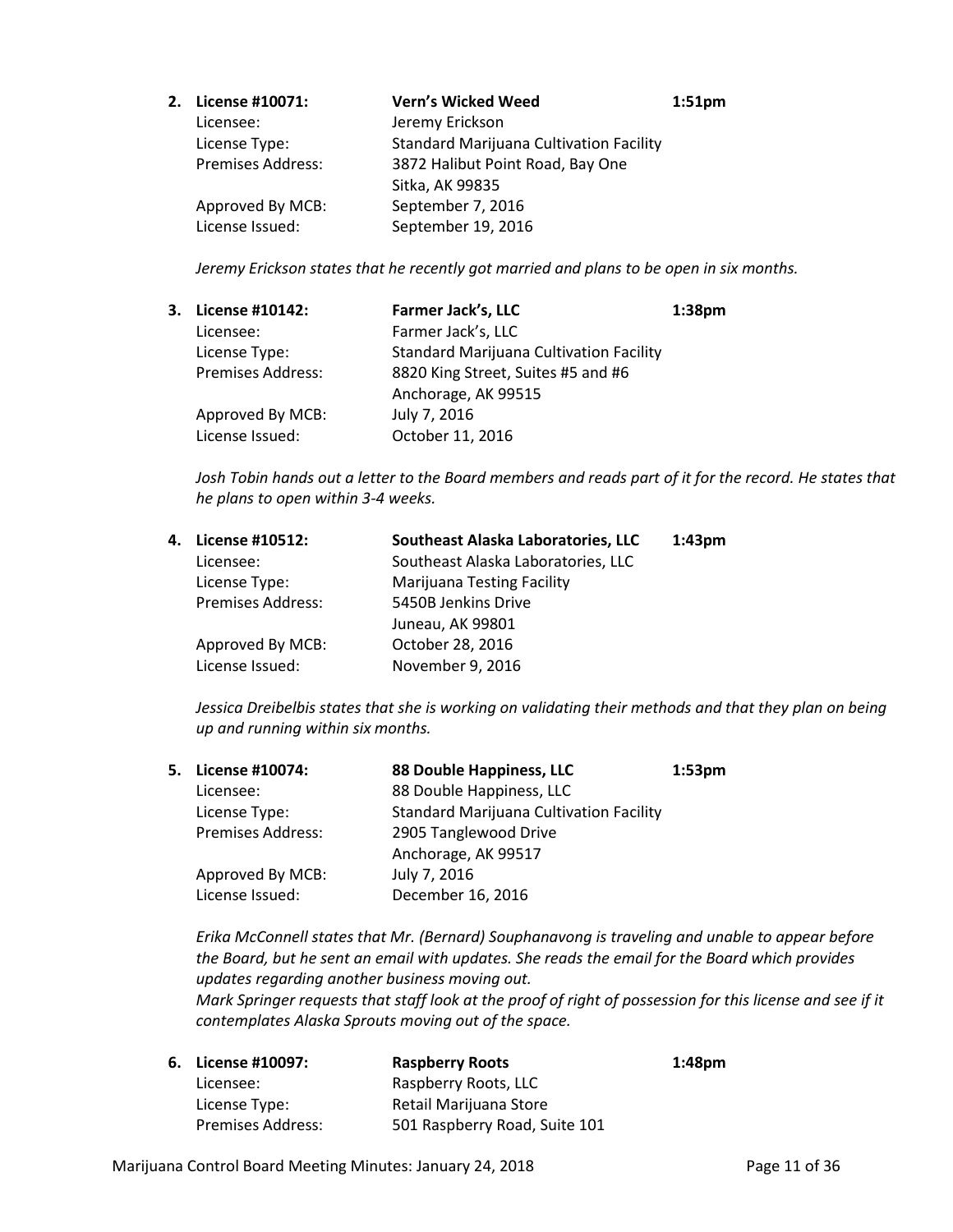| Licensee:                                                 | Tempt, LLC |               |
|-----------------------------------------------------------|------------|---------------|
| Marijuana Control Board Meeting Minutes: January 24, 2018 |            | Page 12 of 36 |

|                  | Anchorage, AK 99518 |
|------------------|---------------------|
| Approved By MCB: | September 7, 2016   |
| License Issued:  | December 16, 2016   |

*Jana Weltzin, legal counsel, states that the plan is to schedule an inspection around March 1, 2018.*

| 7. License #10014:       | <b>The Naked Herbalist</b>             | $1:55$ pm |
|--------------------------|----------------------------------------|-----------|
| Licensee:                | Peggy S. France; Miles S. France       |           |
| License Type:            | Limited Marijuana Cultivation Facility |           |
| <b>Premises Address:</b> | 47841 South Crop Circle                |           |
|                          | Willow, AK 99688                       |           |
| Approved By MCB:         | October 28, 2016                       |           |
| License Issued:          | January 24, 2017                       |           |

*Applicant is not present.*

| 8. | License #10162:          | <b>The Frost Farms</b>       | 1:56 <sub>pm</sub> |
|----|--------------------------|------------------------------|--------------------|
|    | Licensee:                | The Frost Farms, LLC         |                    |
|    | License Type:            | Retail Marijuana Store       |                    |
|    | <b>Premises Address:</b> | 8535 Dimond D Circle, Unit B |                    |
|    |                          | Anchorage, AK 99515          |                    |
|    | Approved By MCB:         | September 7, 2016            |                    |
|    | License Issued:          | February 22, 2017            |                    |

*Beth Brewington states that it should take about twelve weeks for construction, and that they plan to be open within 16-18 weeks.*

|                          | Alaska Herb Garden                             | 1:48 <sub>pm</sub> |
|--------------------------|------------------------------------------------|--------------------|
| Licensee:                | Eden Management Group, LLC                     |                    |
| License Type:            | <b>Standard Marijuana Cultivation Facility</b> |                    |
| <b>Premises Address:</b> | 6511 Arctic Spur Road                          |                    |
|                          | Anchorage, AK 99518                            |                    |
| Approved By MCB:         | September 7, 2016                              |                    |
| License Issued:          | February 22, 2017                              |                    |
|                          | 9. License #10647:                             |                    |

*Jana Weltzin, legal counsel, states that they are planning on scheduling an inspection around April 1, 2018.*

| 10. License #10305: | <b>AK Bush Buds, LLC</b>               | 1:57 <sub>pm</sub> |
|---------------------|----------------------------------------|--------------------|
| Licensee:           | AK Bush Buds, LLC                      |                    |
| License Type:       | Limited Marijuana Cultivation Facility |                    |
| Premises Address:   | Mile 82.5 Richardson Highway           |                    |
|                     | Copper Center, AK 99573                |                    |
| Approved By MCB:    | December 6, 2016                       |                    |
| License Issued:     | May 18, 2017                           |                    |

**11. License #11091: Tempt, LLC 1:59pm**

*Tom Suter states that he drives truck and works a minimum of 53 hours a week. He explains the items that he has left to complete.*

| Page 12 of 3 |  |  |
|--------------|--|--|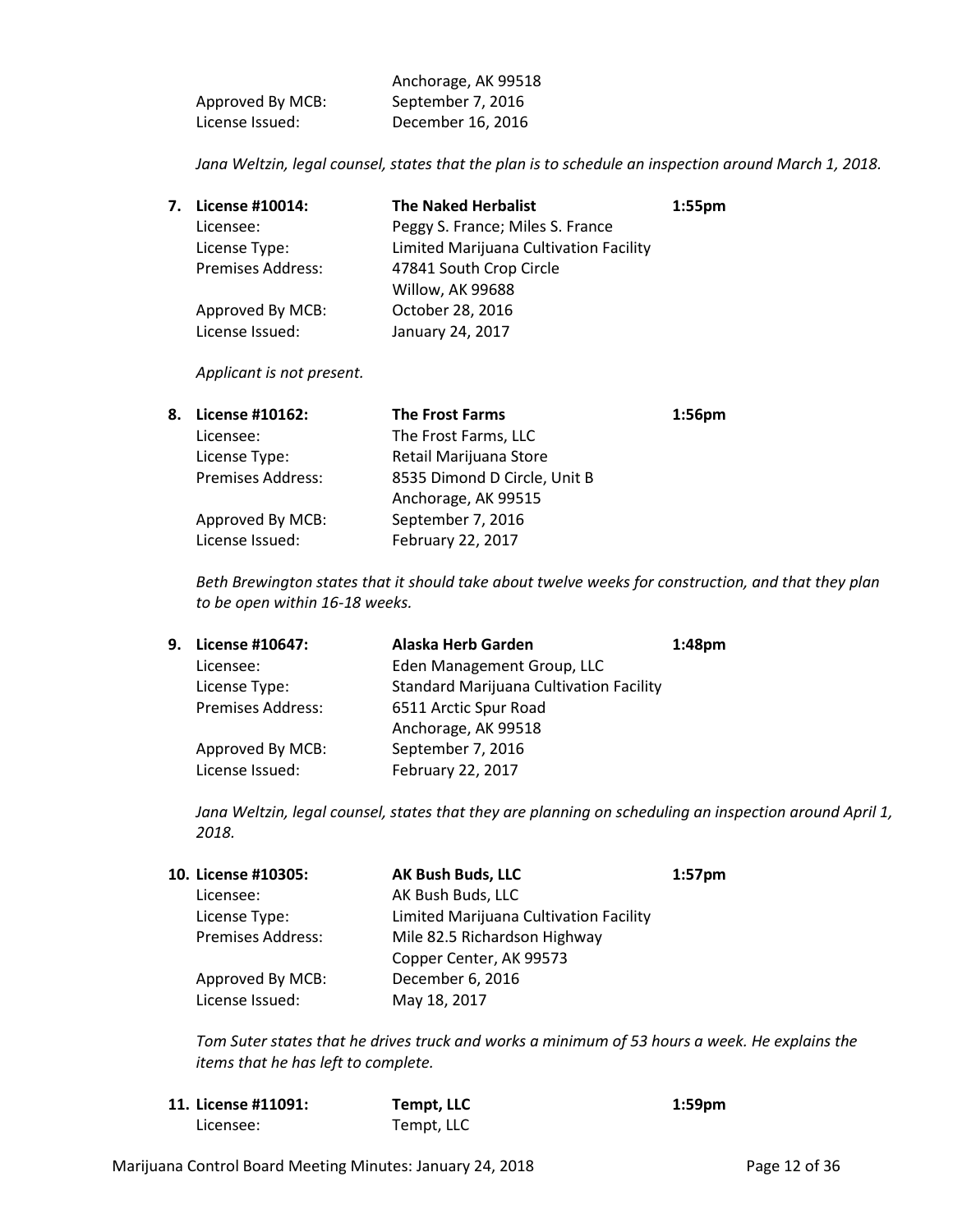| License Type:            | <b>Standard Marijuana Cultivation Facility</b> |
|--------------------------|------------------------------------------------|
| <b>Premises Address:</b> | 2410 E 88th Avenue                             |
|                          | Anchorage, AK 99507                            |
| Approved By MCB:         | February 2, 2017                               |
| License Issued:          | May 24, 2017                                   |

# *Applicant not present.*

| 12. License #11384:      | <b>Green Elephant, LLC</b>                     | 1:46 <sub>pm</sub> |
|--------------------------|------------------------------------------------|--------------------|
| Licensee:                | Green Elephant, LLC                            |                    |
| License Type:            | <b>Standard Marijuana Cultivation Facility</b> |                    |
| <b>Premises Address:</b> | 8420 Airport Boulevard, Building B             |                    |
|                          | Juneau, AK 99801                               |                    |
| Approved By MCB:         | May 15, 2017                                   |                    |
| License Issued:          | July 6, 2017                                   |                    |
|                          |                                                |                    |

*Rich Dudas states that he has been focusing his efforts on his other cultivation license more. He anticipates being ready for inspection by July 1.*

| 13. License #10135:      | <b>Musky Ox</b>                                | $1:49$ pm |
|--------------------------|------------------------------------------------|-----------|
| Licensee:                | Musky Ox, LLC                                  |           |
| License Type:            | <b>Standard Marijuana Cultivation Facility</b> |           |
| <b>Premises Address:</b> | 741 Bennett Road                               |           |
|                          | Fairbanks, AK 99712                            |           |
| Approved By MCB:         | December 6, 2016                               |           |
| License Issued:          | July 21, 2017                                  |           |
|                          |                                                |           |

*Jana Weltzin, legal counsel, states that this inspection is scheduled for this Thursday.*

| 14. License #11214:      | Alaska Harvest Company, LLC                    | 2:00 <sub>pm</sub> |
|--------------------------|------------------------------------------------|--------------------|
| Licensee:                | Alaska Harvest Company, LLC                    |                    |
| License Type:            | <b>Standard Marijuana Cultivation Facility</b> |                    |
| <b>Premises Address:</b> | 24900 Orion Street, Unit B                     |                    |
|                          | Kasilof, AK 99610                              |                    |
| Approved By MCB:         | July 12, 2017                                  |                    |
| License Issued:          | July 21, 2017                                  |                    |

*Dean Bush states that he will be ready for inspection by February 5.*

| 15. License #11957:      | Last Frontier Joint Operations, LLC            | 2:01 <sub>pm</sub> |
|--------------------------|------------------------------------------------|--------------------|
| Licensee:                | Last Frontier Joint Operations, LLC            |                    |
| License Type:            | <b>Standard Marijuana Cultivation Facility</b> |                    |
| <b>Premises Address:</b> | 7180 Revilla Road, Suite 101                   |                    |
|                          | Ketchikan, AK 99901                            |                    |
| Approved By MCB:         | July 12, 2017                                  |                    |
| License Issued:          | July 21, 2017                                  |                    |

*Mike Keiser states that he should be ready by the beginning of March for inspection.*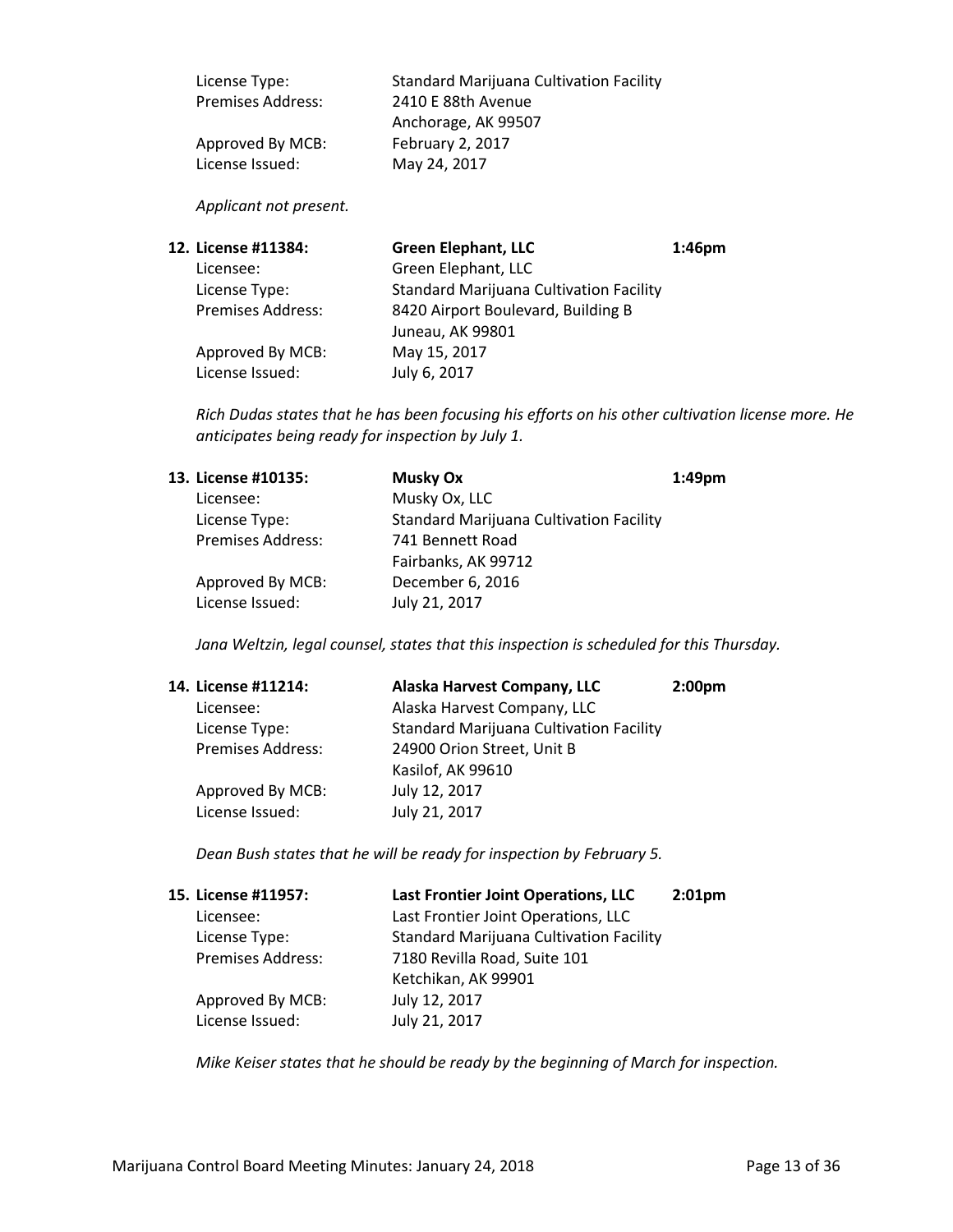#### **C. Licenses in "Delegated" Status for Over Nine Months 2:02pm TAB 12**

*Erika McConnell informs the Board that these applications have actually been in delegated status for over ten months.*

*Loren Jones requests that the director bring information to future meetings regarding items that are still pending.*

| 1. License #10180:       | <b>AK Shadows</b>                              | 2:06 <sub>pm</sub> |
|--------------------------|------------------------------------------------|--------------------|
| Licensee:                | Jesse Y Holzschuh                              |                    |
| License Type:            | <b>Standard Marijuana Cultivation Facility</b> |                    |
| <b>Premises Address:</b> | 525 Anisha Drive                               |                    |
|                          | Fairbanks, AK 99709                            |                    |
| Approved By MCB:         | July 7, 2016                                   |                    |

*Applicant not present.*

| 2. License #10272:       | <b>Lightening Strike Organics</b>      | $2:07$ pm |
|--------------------------|----------------------------------------|-----------|
| Licensee:                | Dru Malone                             |           |
| License Type:            | Limited Marijuana Cultivation Facility |           |
| <b>Premises Address:</b> | 9400 Old Seward Highway                |           |
|                          | Anchorage, AK 99515                    |           |
| Approved By MCB:         | September 7, 2016                      |           |
|                          |                                        |           |

*Dru Malone states that he is waiting for building permits, which he thinks he will get next week. He is hoping to be ready for an inspection in 4-5 months.*

| 3. License #10301        | R.C. Tinderbox, LLC                          | 2:05 <sub>pm</sub> |
|--------------------------|----------------------------------------------|--------------------|
| Licensee:                | R.C. Tinderbox, LLC                          |                    |
| License Type:            | Marijuana Concentrate Manufacturing Facility |                    |
| <b>Premises Address:</b> | 7801 King Street                             |                    |
|                          | Anchorage, AK 99518                          |                    |
| Approved By MCB:         | October 28, 2016                             |                    |
|                          |                                              |                    |

*Jana Weltzin, legal counsel, and Chris Euscher, applicant, update the Board on the status of the application. Ms. Euscher states that she is just waiting for a vapor tube, and that the application is scheduled in front of the Municipality on February 27.*

| 4. License #10687:       | <b>Dank Research</b>                           | 2:03 <sub>pm</sub> |
|--------------------------|------------------------------------------------|--------------------|
| Licensee:                | Alaska Biotech, LLC                            |                    |
| License Type:            | <b>Standard Marijuana Cultivation Facility</b> |                    |
| <b>Premises Address:</b> | 16966 Parks Highway, Suite E                   |                    |
|                          | Houston, AK 99694                              |                    |
| Approved By MCB:         | October 28, 2016                               |                    |

*Erika McConnell informs the Board that Dank Research #10687 has lost right of possession of his premises and has withdrawn his application*

| 5. License #10010:       | <b>AK Bean Brains</b>                  | $2:12 \text{pm}$ |
|--------------------------|----------------------------------------|------------------|
| Licensee:                | Moose Run Farm. LLC                    |                  |
| License Type:            | Limited Marijuana Cultivation Facility |                  |
| <b>Premises Address:</b> | 1840 E Dowling Road, Suite B           |                  |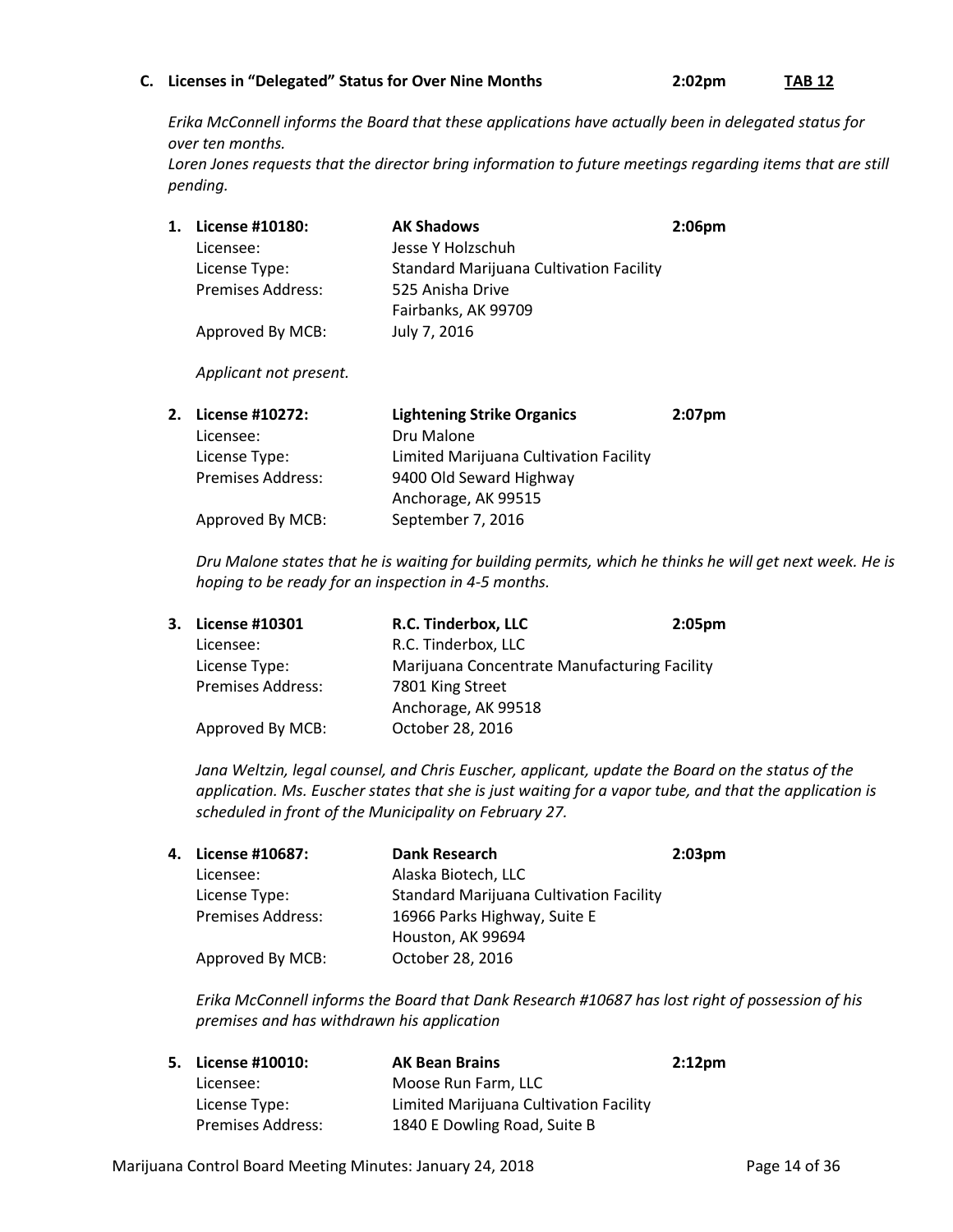Anchorage, AK 99507 Approved By MCB: February 2, 2017

*Dave Pope states that he plans to expand his premises to have more square footage than what is allowed for a limited, but that everything else about his application would be the same. He adds that he is about two months out from needing an inspection.*

*Mark Springer suggests that Mr. Pope consult with the staff on what to do about applying for a standard license.*

| 6. | License #11050:          | <b>Houston Grass Station, LLC</b> | 2:06 <sub>pm</sub> |
|----|--------------------------|-----------------------------------|--------------------|
|    | Licensee:                | Houston Grass Station, LLC        |                    |
|    | License Type:            | Retail Marijuana Store            |                    |
|    | <b>Premises Address:</b> | 15231 W Parks Highway             |                    |
|    |                          | Houston, AK 99694                 |                    |
|    | Approved By MCB:         | February 2, 2017                  |                    |

*Jana Weltzin, legal counsel, states that this was a raw piece of land, so construction is taking longer than usual, but they are working on it.*

#### **BREAK 2:16pm**

#### **BOARD CONSIDERATION**

| A. License #10005:        | <b>Rosie Creek Farm</b>                               | 2:31 <sub>pm</sub> | <b>TAB 13</b> |
|---------------------------|-------------------------------------------------------|--------------------|---------------|
| Licensee:                 | RCFC, LLC                                             |                    |               |
| License Type:             | <b>Standard Marijuana Cultivation Facility</b>        |                    |               |
| <b>Premises Address:</b>  | 2659 Livingston Loop                                  |                    |               |
|                           | Fairbanks, AK 99709                                   |                    |               |
| Local Government:         | Fairbanks North Star Borough                          |                    |               |
| <b>For Consideration:</b> | Appeal of director's denial to sell flower that fails |                    |               |
|                           | due to presence of Aspergillus                        |                    |               |

*Erika McConnell informs the Board that she has stopped approving requests to transfer flower and/or trim that has failed due to the presence of Aspergillus to make concentrate, because concentrate is not tested for the presence of Aspergillus. She reads sections of a report from the Cannabis Safety Institute titled Microbiological Safety Testing of Cannabis, which is attached to her memo. She notes that the report suggests failing tests for presence of any of the three species of Aspergillus that Alaska tests for, as well as another species which is not tested for in Alaska.*

*Jana Weltzin, legal counsel, states that she and her client are not opposed to testing of concentrates for Aspergillus.*

*Mike Emers, licensee, provides testimony regarding Aspergillus and ethanol extraction methods. Justin Roland, Einstein Labs, provides testimony regarding extraction and filtration methods and reminds the Board that edibles have to be tested for microbials. He states that his particular filtration methods should catch all of the spores.*

*Brandon Emmett moves to vacate the director's denial and allow Rosie Creek Farm to sell the eight failed batches of flower to a product manufacturer, as long as any products made from those batches go through microbial testing before retail sale.*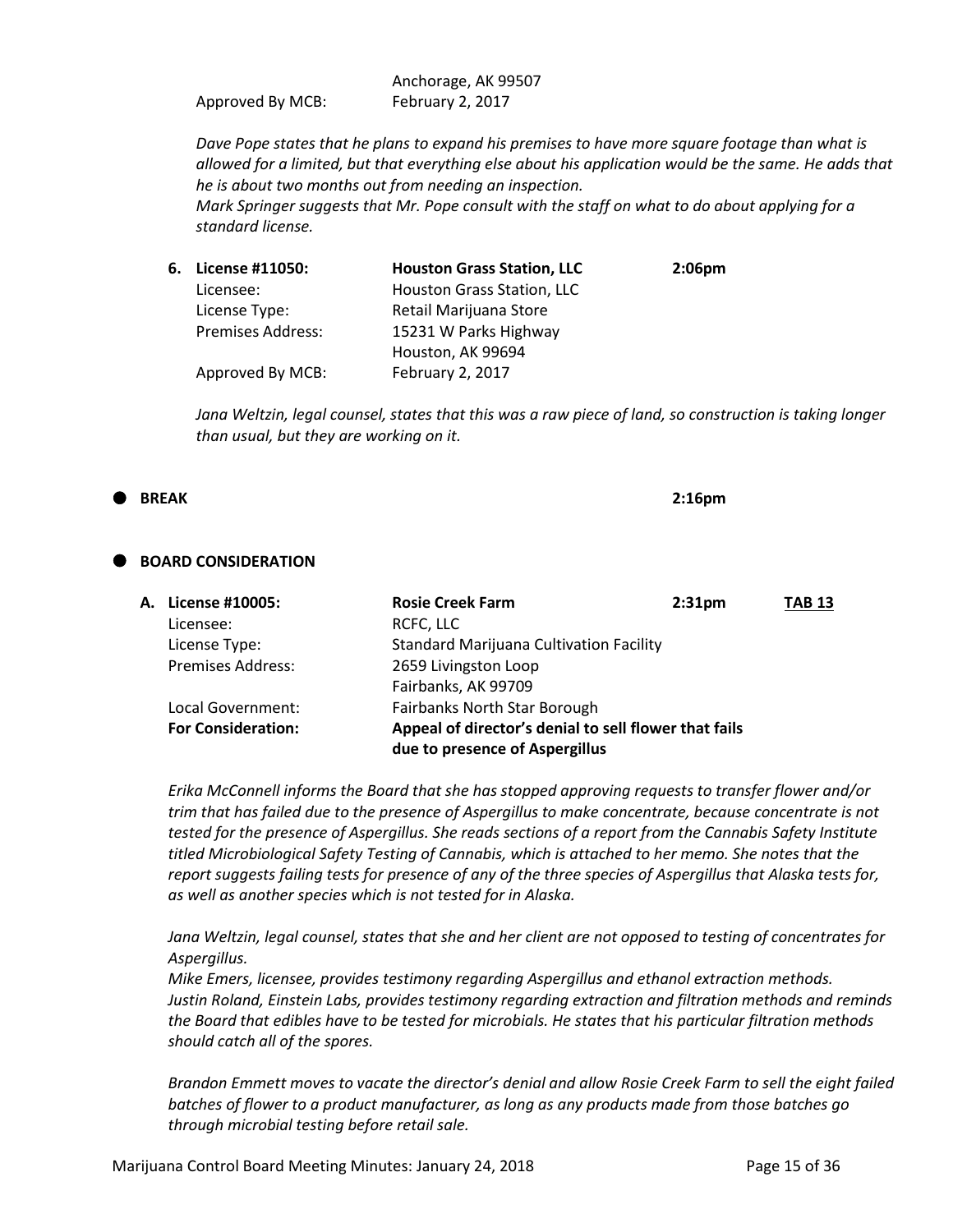*Travis Welch seconds the motion. Motion carries, 3-2 (Loren Jones and Mark Springer vote No).*

| В. | License #12173:           | <b>Northern Lights Cultvation 2</b>                       | 2:59 <sub>pm</sub> | <b>TAB 14</b> |
|----|---------------------------|-----------------------------------------------------------|--------------------|---------------|
|    | Licensee:                 | Jesse Hoyt; Jacob G Rodriguez                             |                    |               |
|    | License Type:             | <b>Standard Marijuana Cultivation Facility</b>            |                    |               |
|    | <b>Premises Address:</b>  | 4705 N Tongass Highway, Apartment 1                       |                    |               |
|    |                           | Ketchikan, AK 99901                                       |                    |               |
|    | Local Government:         | City of Ketchikan                                         |                    |               |
|    | <b>For Consideration:</b> | Reconsideration of application denied at November meeting |                    |               |

*Erika McConnell informs the Board the applicant had an informal conference with her submitted a revised premises diagram, the City of Ketchikan withdrew its protest and issued a conditional use permit to the applicant, and the applicant made other changes to his application that the Board had expressed concerns about.*

*Brandon Emmett moves to approve license #12173 with delegation. Brandon Emmett withdraws his motion. Brandon Emmett moves to reconsider license #12173. Nick Miller seconds the motion. Motion carries unanimously.*

*Brandon Emmett moves to approve license #12173 with delegation. Nick Miller seconds the motion. Motion carries unanimously.* 

| C. License #12254:        | <b>Lady Gray Gourmet Medibles</b>                 | 3:05 <sub>pm</sub> | <b>TAB 15</b> |
|---------------------------|---------------------------------------------------|--------------------|---------------|
| Licensee:                 | Lady Gray, LLC                                    |                    |               |
| License Type:             | Marijuana Product Manufacturing Facility          |                    |               |
| <b>Premises Address:</b>  | 36322 Pine Street, Suite 1                        |                    |               |
|                           | Soldotna, AK 99669                                |                    |               |
| Local Government:         | Kenai Peninsula Borough                           |                    |               |
| <b>For Consideration:</b> | Product "Kief" not considered at November meeting |                    |               |
|                           |                                                   |                    |               |

*Brandon Emmett moves to consider product "Kief" for license #12254. Nick Miller seconds the motion. Jana Weltzin identifies herself for the record and answers Board questions. Motion to approve carries unanimously.*

*Brandon Emmett moves to approve product "Kief" for license #12254. Nick Miller seconds the motion. Motion carries unanimously.*

| <b>D.</b> License #12833: | Alaskan Loven It, LLC             | $3:07$ pm | <b>TAB 16</b> |
|---------------------------|-----------------------------------|-----------|---------------|
| Licensee:                 | Alaskan Loven It, LLC             |           |               |
| <b>Premises Address:</b>  | 2908 Kachemak Drive               |           |               |
|                           | Homer, AK 99603                   |           |               |
| Local Government:         | City of Homer                     |           |               |
| <b>For Consideration:</b> | Denial of new license application |           |               |

*Nick Miller states that the applicant*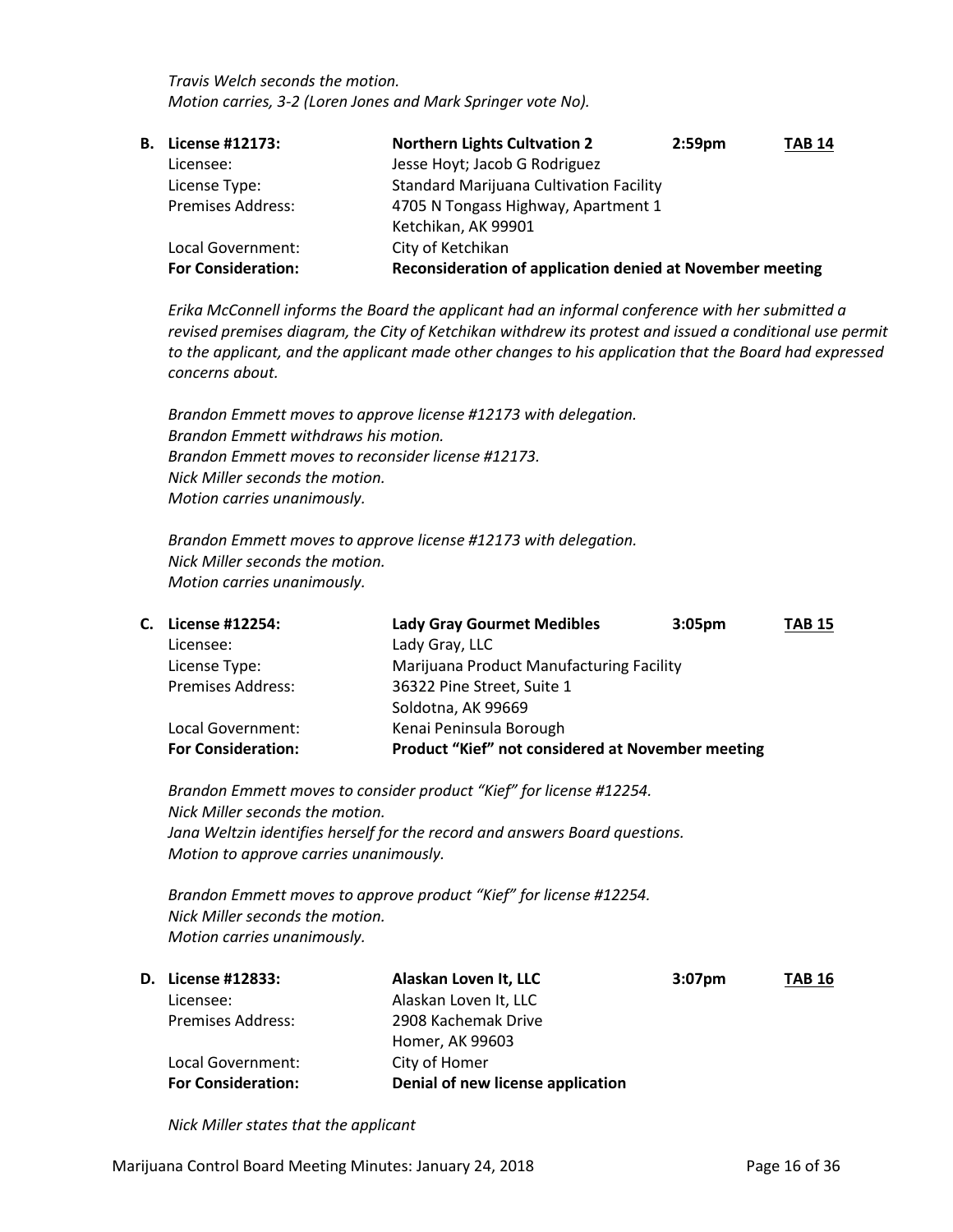*Dan Coglianese, applicant, identifies himself for the record.*

*Erika McConnell informs the Board that yesterday, the City of Homer submitted a protest to the staff because the applicant had plants growing prior to licensing, a violation of statutes and regulations.*

*Dan Coglianese states that there was a misunderstanding – he assumed that upon completion of his application, that he could move some plants to the facility in preparation for this meeting. He adds that ten of the plants were seeds in pots.*

*Loren Jones moves to deny the application for license #12833 Alaskan Loven It, LLC. Travis Welch seconds the motion. Loren Jones states that this is almost an identical case to the one that the Board approved this morning, and given that, and the police report, the Board should vote to deny. Motion carries unanimously.*

| E. License #10310:        | <b>Danish Gardens, LLC</b>                                                                | 3:15 <sub>pm</sub> | <b>TAB 17</b> |
|---------------------------|-------------------------------------------------------------------------------------------|--------------------|---------------|
| Licensee:                 | Danish Gardens, LLC                                                                       |                    |               |
| License Type:             | <b>Standard Marijuana Cultivation Facility</b>                                            |                    |               |
| <b>Premises Address:</b>  | 2430 Cinnabar Loop                                                                        |                    |               |
|                           | Anchorage, AK 99517-3138                                                                  |                    |               |
| Local Government:         | Municipality of Anchorage                                                                 |                    |               |
| <b>For Consideration:</b> | Appeal of director's denial to retest flower that fails<br>due to presence of Aspergillus |                    |               |

*Erika McConnell states that Danish Gardens and she have resolved the issue, so the Board does not need to take any action.*

|                                                                                               | 3:16 <sub>pm</sub>                                                                                                                                                                      | <b>TAB 18</b>                             |
|-----------------------------------------------------------------------------------------------|-----------------------------------------------------------------------------------------------------------------------------------------------------------------------------------------|-------------------------------------------|
|                                                                                               |                                                                                                                                                                                         |                                           |
|                                                                                               |                                                                                                                                                                                         |                                           |
|                                                                                               |                                                                                                                                                                                         |                                           |
|                                                                                               |                                                                                                                                                                                         |                                           |
|                                                                                               |                                                                                                                                                                                         |                                           |
|                                                                                               |                                                                                                                                                                                         |                                           |
| License #13556:<br><b>Premises Address:</b><br>Local Government:<br><b>For Consideration:</b> | <b>Alaska Thunder Skunk</b><br>Alaska Thunder Skunk, Inc.<br>Limited Marijuana Cultivation Facility<br>5300 N Infinite Road, Unit A-1<br>Wasilla, AK 99654<br>Matanuska-Susitna Borough | Appealing Failed to Complete email/notice |

*Andrew Campbell, applicant, and Sarah Butts pass out binders to the Board members with application documents and answer Board questions.*

*Erika McConnell informs the Board that the incomplete letter was sent to the applicant on September 22, 2017 with a deadline of December 21, 2017 by which the application needed to be completed. A reminder email was sent to staff on November 7, and nothing was heard from the applicant until two*  days before the deadline. Corrections were not received in time to meet the deadline set forth in *regulation, and the staff informed the applicant that it needed to start over.*

*Brandon Emmett states that he's thinking back to a previous application that was similar in that it was incomplete with staff but the applicant had brought documents to the Board meeting. He states that the application was denied due to being incomplete, and he thinks that the Board should hold this applicant to the same standard if they did not meet the deadline.*

*Mark Springer states that it's his perspective as a Board member that the timeline is the timeline.*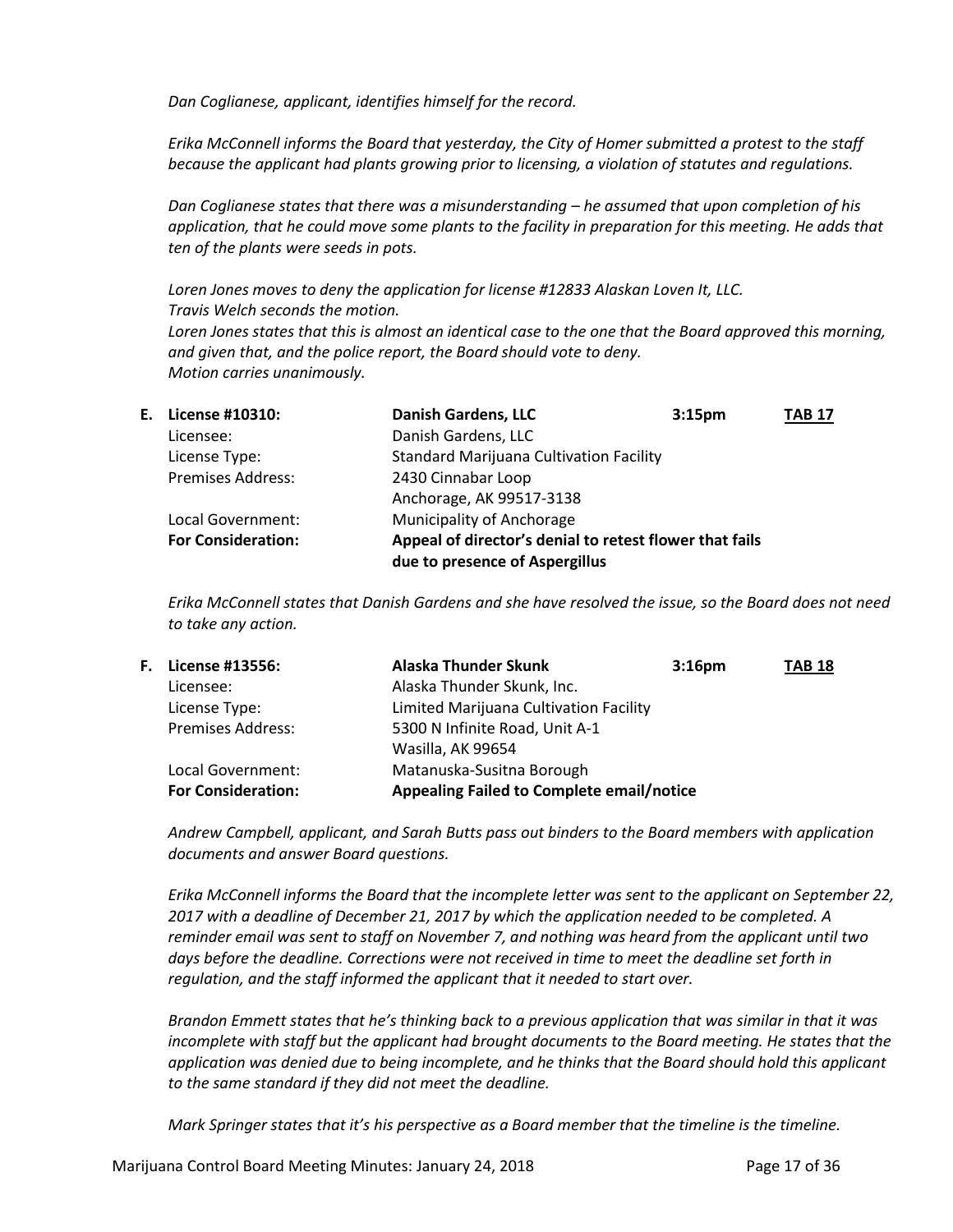*Sarah Butts states that she does not feel like email is an insufficient means of communication, and she states that the email from AMCO staff went into a spam box, which wasn't discovered by the applicant until November 16. She states the 90-day deadline was not included in the original letter that was sent by AMCO staff, and she adds that a six-month time period to complete a new application would be more appropriate than a 90-day time period.* 

*Andrew Campbell states that the final corrections were submitted within 92 days.*

*Sarah Oates reads 3 AAC 306.020(b)(6), which requires that an applicant provide an electronic mail address at which the applicant agrees to receive all correspondence before and after it has received a license. She also points out that the incomplete letter does state the 90-day requirement.*

*Sarah Butts requests that the 90 days be put on a cover letter or be put in bold letters.*

*Sarah Oates reminds the Board that there are over 60 applications for new licenses that have not even been looked at by staff, in addition to the twelve transfer applications that are being processed. She adds that an additional cover letter would just make things more difficult. She states that regardless of the applicant's concerns regarding methods of communication, and whether the application may or may not have been completed after 92 days (as the staff did not review the documents received after 90 days), the regulation 3 AAC 306.025(f) is very clear. She reads the regulation for the record, which says that if an applicant fails to complete its application within 90 days after the director's notice, the applicant must file a new application and pay a new fee.* 

*Sarah Butts states that she did offer to pay an additional fee but did not want to have to start completely over. She states that the Board is splitting hairs with the two days over. She adds that she is not seeking special treatment but asks that the Board look closely at this situation.*

*Mark Springer voices concerns that the applicant is investing money, yet he failed to read the entire incomplete letter, which included the 90-day deadline.*

*Sarah Butts states that the only two things that were lacking from the application after 90 days were the posting affidavit and the publisher's affidavit from the Frontiersman.*

*Mark Springer asks the director how soon the applicant could file a new application.*

*Erika McConnell states that if the applicant filed a new application, it would not make the April agenda, and it might make the July agenda, keeping in mind the number of applications that are in the queue and the fact that the second trained examiner who has been reviewing marijuana license applications is resigning in about a week.*

*Mark Springer asks what it would take to get this application in front of the Board in Nome.*

*Erika McConnell states that the Board would have to determine that it is okay that the applicant did not meet the 90-day deadline set forth in regulation, and direct her to have her staff continue reviewing the application for completeness and consideration in April.*

*Mark Springer states that the regulation doesn't give the Board any wiggle room at all.*

*Brandon Emmett states that the Board should really follow what is clearly written in the regulation.*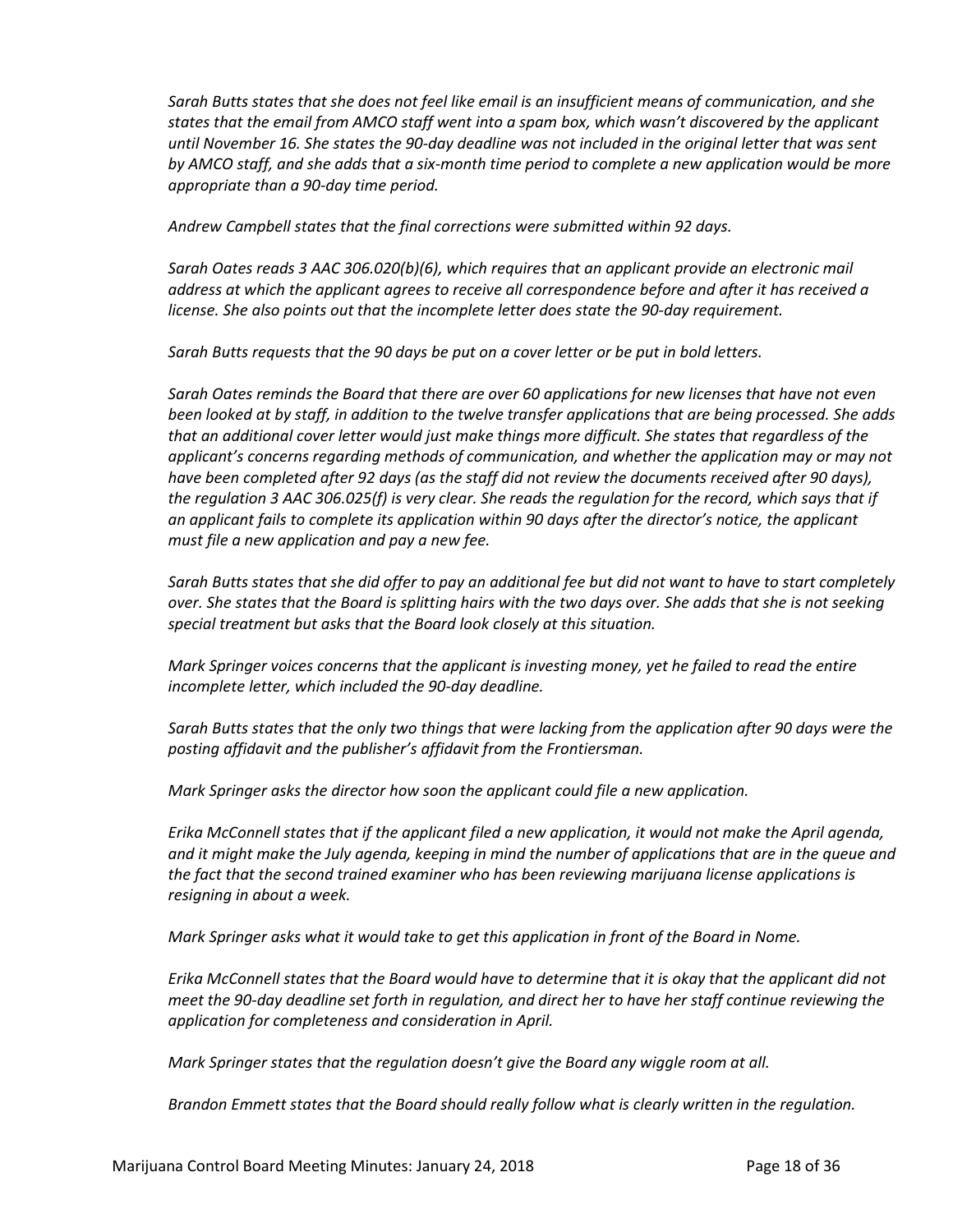*Brandon Emmett moves to uphold the staff's decision. Travis Welch seconds the motion. Motion carries unanimously.*

#### **OPERATING PLAN CHANGES**

| A. License #11638:       | <b>Catalyst Cannabis Company</b> | 3:35 <sub>pm</sub> | <b>TAB 19</b> |
|--------------------------|----------------------------------|--------------------|---------------|
| Licensee:                | Broken Dirt, LLC                 |                    |               |
| License Type:            | Retail Marijuana Store           |                    |               |
| <b>Premises Address:</b> | 9900 Old Seward Highway, #4      |                    |               |
|                          | Anchorage, AK 99515              |                    |               |
| Local Government:        | Municipality of Anchorage        |                    |               |

*Jason Brandeis, legal counsel, and Will Schneider, licensee, identify themselves for the record and summarize the proposed changes.*

*Nick Miller recuses himself, as this licensee is on the Board of ACBA.*

*Erika McConnell states that there will be the requirement for this licensee that any visitor who uses the bathroom will need to be escorted, receive a visitor badge, and follow the other visitor procedures.*

*Brandon Emmett moves approve the operating plan changes for license #11638 Catalyst Cannabis Company. Travis Welch seconds the motion. Motion carries unanimously.*

*Nick Miller rejoins the meeting.*

# **NEW MARIJUANA PRODUCTS**

|                          | Good, LLC                           | 3:44 <sub>pm</sub> | <b>TAB 20</b>                            |
|--------------------------|-------------------------------------|--------------------|------------------------------------------|
| Licensee:                | Good, LLC                           |                    |                                          |
| License Type:            |                                     |                    |                                          |
| <b>Premises Address:</b> | 1949 Frank Avenue                   |                    |                                          |
|                          | Fairbanks, AK 99708                 |                    |                                          |
| Local Government:        | <b>Fairbanks North Star Borough</b> |                    |                                          |
|                          | <b>A. License #10165:</b>           |                    | Marijuana Product Manufacturing Facility |

*Brandon Emmett moves to approve the product GOOD Coconut Cooking Oil. Nick Miller seconds the motion. Motion carries unanimously.*

*Brandon Emmett moves to approve the product GOOD Gummies with a condition on coloration. Nick Miller seconds the motion. Brandon Emmett articulates that the condition would be that the candies be drab in color, and not brightly colored. The licensee (unidentified) says that she does not have a problem with it. Motion carries, 4-1 (Loren Jones votes No).*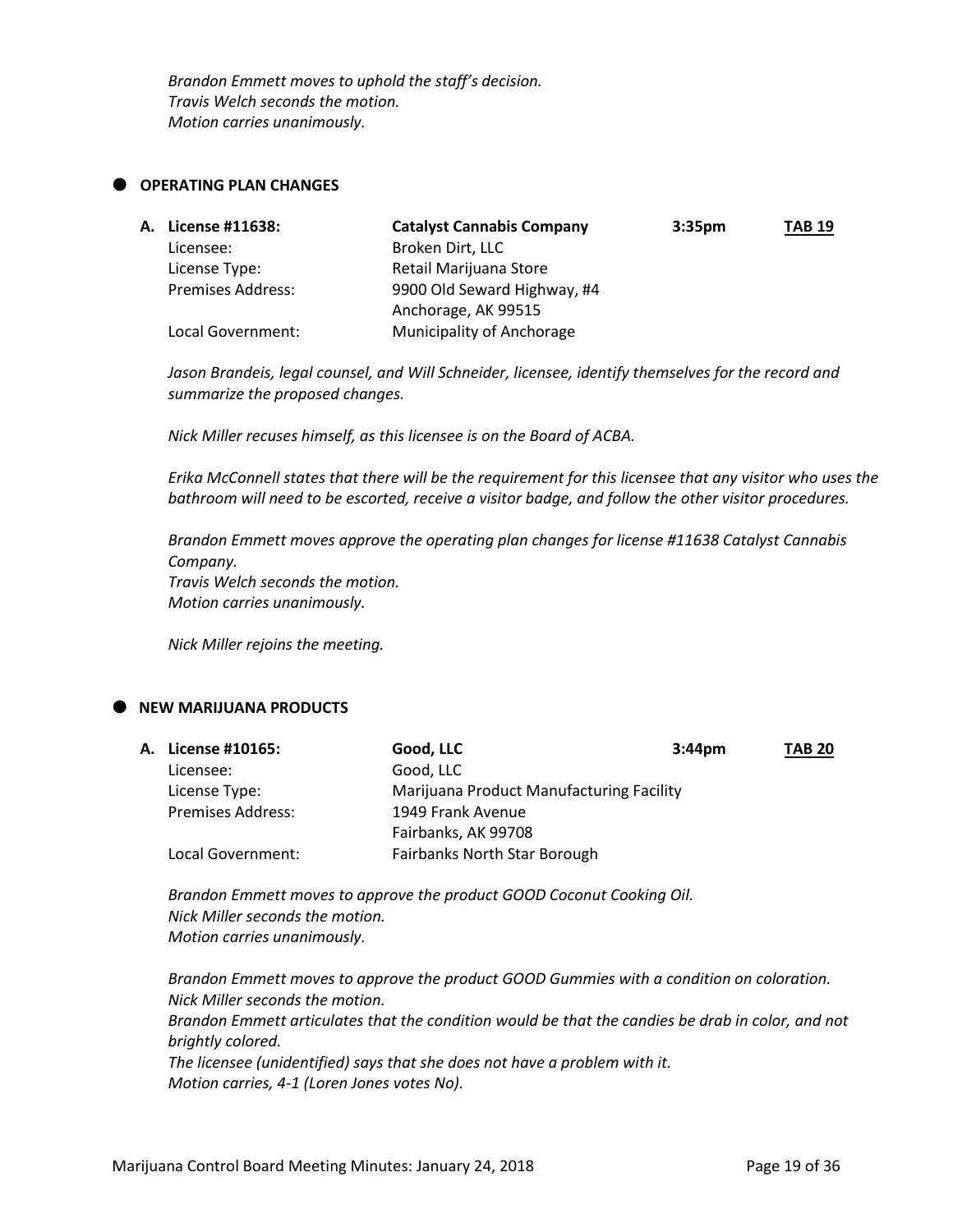| В. | License #10271:          | <b>Top Hat Concentrates, LLC</b>         | 3:48 <sub>pm</sub> | <b>TAB 21</b> |
|----|--------------------------|------------------------------------------|--------------------|---------------|
|    | Licensee:                | Top Hat Concentrates, LLC                |                    |               |
|    | License Type:            | Marijuana Product Manufacturing Facility |                    |               |
|    | <b>Premises Address:</b> | 2315 Industrial Boulevard, Suite B       |                    |               |
|    |                          | Juneau, AK 99801                         |                    |               |
|    | Local Government:        | City & Borough of Juneau                 |                    |               |

*Brandon Emmett and Nick Miller recuse themselves, as the licensee is a director of AMIA.*

*John Nemeth identifies himself for the record and answers Board questions.*

#### *No motion.*

*Loren Jones states that he has serious concerns about the breath spray. Brandon Emmett states that he was just informed that Lacy Wilcox (AMIA director) is not a licensee, as he had thought. He requests that the Chair, as the ethics director, consider allowing he and Nick Miller to unrecuse themselves.*

*Mark Springer states that he is okay with Mr. Emmett and Mr. Miller rejoining for voting and discussion.*

*Jason Brandeis, legal counsel, identifies himself for the record and answers Board questions.*

*Brandon Emmett moves to approve the breath spray (Magical Mist). Nick Miller seconds the motion. Motion carries, 3-2 (Loren Jones and Mark Springer vote No).*

*Brandon Emmett moves to approve Top Hat Concentrates' product Bare Spray Personal Lubricant. Nick Miller seconds the motion. Motion carries, 4-1 (Loren Jones votes No).*

# **NEW STANDARD MARIJUANA CULTIVATION FACILITY APPLICATIONS**

| <b>A. License #11605:</b> | <b>Always Redeye, LLC</b> | 4:00pm | <b>TAB 22</b> |
|---------------------------|---------------------------|--------|---------------|
| Licensee:                 | Always Redeye, LLC        |        |               |
| <b>Premises Address:</b>  | 2001 Anka Street          |        |               |
|                           | Juneau, AK 99801          |        |               |
| Local Government:         | City & Borough of Juneau  |        |               |

*Brandon Emmett moves to approve license #11582 Bells Flats Botanicals with delegation. Brandon Emmett withdraws his motion. Brandon Emmett moves to approve license #11605 Always Redeye, LLC with delegation. Nick Miller seconds the motion. Sarah Oates informs the Board that staff received an email requesting that the application be considered tomorrow due to a flight delay of the applicant. The Board members agree to postpone consideration until tomorrow.*

| <b>B.</b> License #13257: | Alaska Growth          | $4:02$ pm | <b>TAB 23</b> |
|---------------------------|------------------------|-----------|---------------|
| Licensee:                 | Alaska Growth, LLC     |           |               |
| <b>Premises Address:</b>  | 49787 Island Lake Road |           |               |
|                           | Nikiski. AK 99635      |           |               |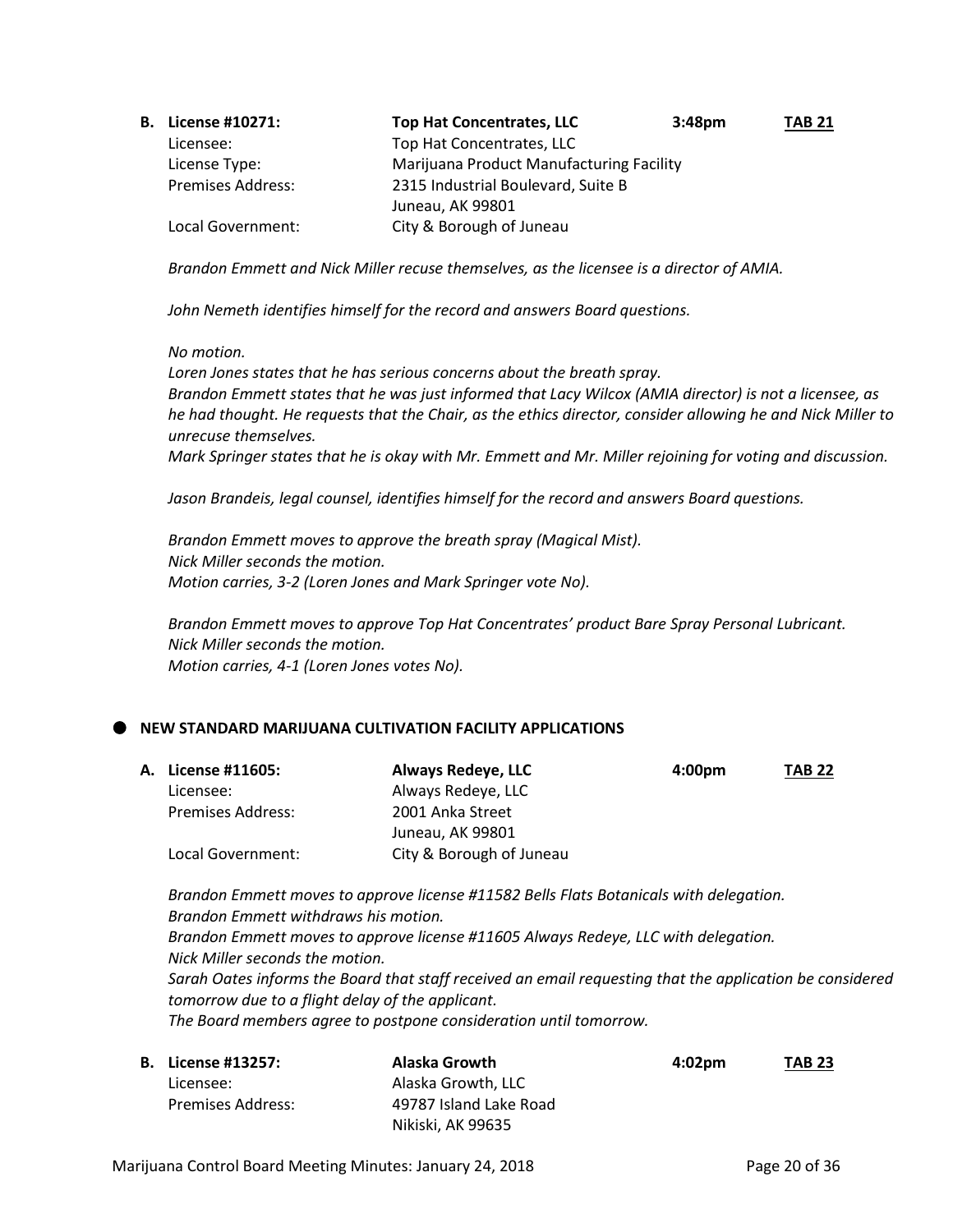| <b>For Consideration:</b> | Conditions pursuant to 3 AAC 306.060(b) |
|---------------------------|-----------------------------------------|
| Local Government:         | Kenai Peninsula Borough                 |

*Brandon Emmett moves to approve license #13257 Alaska Growth with delegation and Kenai Peninsula Borough conditions. Nick Miller seconds the motion.*

*Jana Weltzin, legal counsel, and Edith, manager, identify themselves for the record and answer Board questions regarding the application. Loren Jones requests that the narrative be corrected to indicate that there is more than one entrance and* 

*Mark Springer adds to the delegation that the licensee will be running carbon filters for odor control.*

*Motion carries unanimously.*

*exit to the facility, as indicated on the diagram.*

| С. | License #13577:          | <b>Fiberflite</b>         | 4:10 <sub>pm</sub> | <b>TAB 24</b> |
|----|--------------------------|---------------------------|--------------------|---------------|
|    | Licensee:                | Darren H Phillips         |                    |               |
|    | <b>Premises Address:</b> | 120 Jarvis Street, Unit C |                    |               |
|    |                          | Sitka, AK 99835           |                    |               |
|    | Local Government:        | City & Borough of Sitka   |                    |               |

*Brandon Emmett moves to approve license #13577 Fiberflite with delegation. Travis Welch seconds the motion.*

*Darren Phillips identifies himself for the record and answers Board questions regarding the application.*

*Motion carries unanimously.*

| <b>D.</b> License #14073: | <b>Black Bear Nursery</b>          | 4:19 <sub>pm</sub> | <b>TAB 25</b> |
|---------------------------|------------------------------------|--------------------|---------------|
| Licensee:                 | <b>Black Bear Enterprises, LLC</b> |                    |               |
| <b>Premises Address:</b>  | 6209 Mike Street, Suite 2C         |                    |               |
|                           | Anchorage, AK 99518                |                    |               |
| Local Government:         | <b>Municipality of Anchorage</b>   |                    |               |

*Brandon Emmett moves to approve license #14073 Black Bear Nursery with delegation. Nick Miller seconds the motion.*

*Jana Weltzin, legal counsel, and Eli Lehrmann, applicant, identify themselves for the record and answer Board questions regarding the application. They state that the office will be a shared office space between all of the licenses held by the licensee, as allowed by the Board.*

*Motion carries unanimously.*

# **RECESS**

*Brandon Emmett moves to recess until tomorrow at 9:00am. Nick Miller seconds the motion. None opposed, meeting is recessed.*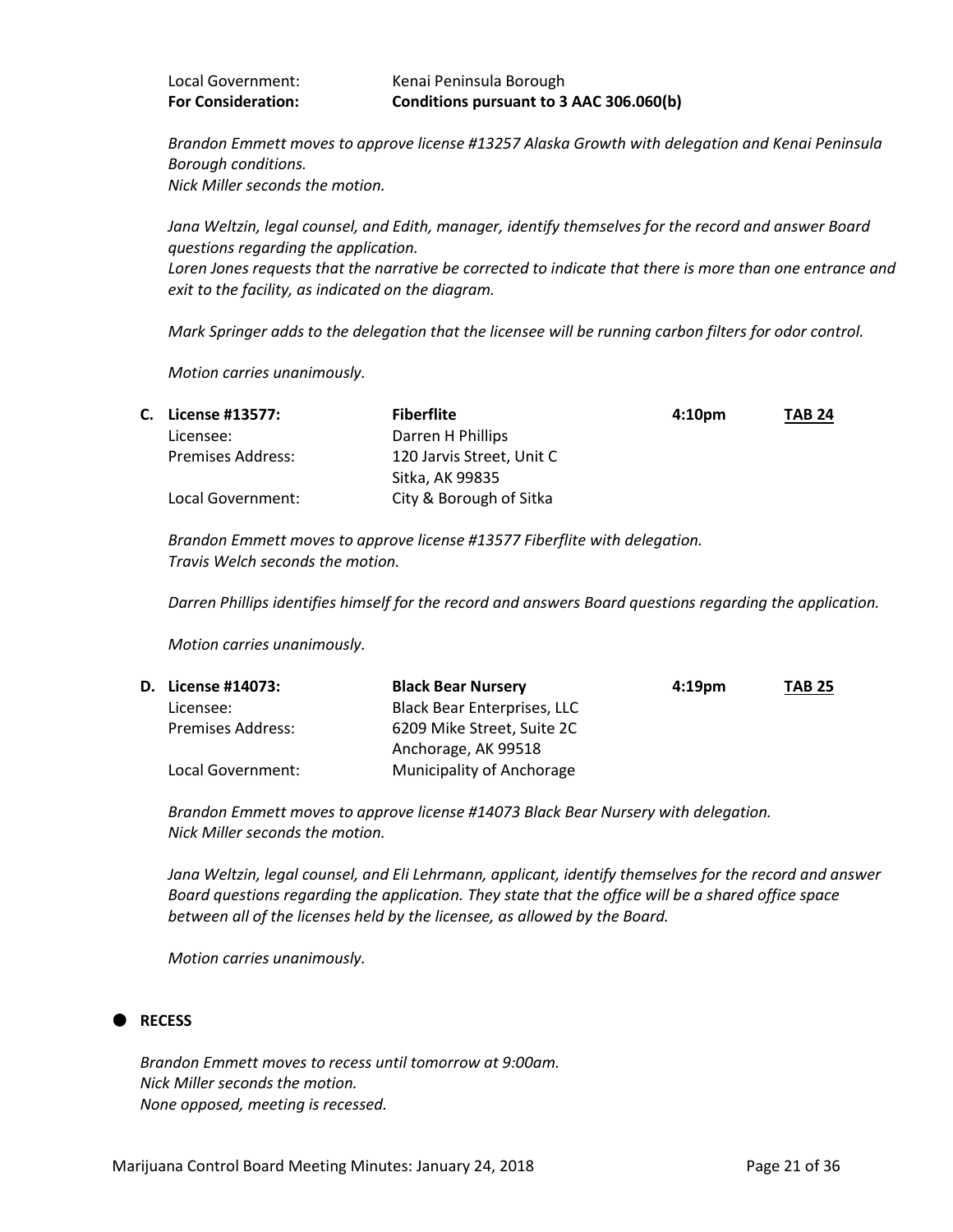# **Marijuana Control Board Meeting Minutes January 25, 2018 First Judicial District Centennial Hall, Sheffield Ballroom #2 101 Egan Drive Juneau, Alaska**

# **ADMINISTRATION 9:00am**

- **A.** Call to Order
- **B.** Roll Call

#### **Board Members Present:**

Mark Springer, Chair, Rural Member Brandon Emmett, Vice Chair, Industry Member Nick Miller, Industry Member Loren Jones, Public Health Member Travis Welch, Public Safety Member

#### **Staff Members Present:**

Erika McConnell, Director Sarah Oates, Program Coordinator

#### **Legal Counsel Present:**

Harriet Milks, Assistant Attorney General

# **NEW STANDARD MARIJUANA CULTIVATION FACILITY APPLICATIONS**

| E. License #14263: | <b>Resurrected Dreams</b> | 9:01am | <b>TAB 26</b> |
|--------------------|---------------------------|--------|---------------|
| Licensee:          | Erika Merklin             |        |               |
| Premises Address:  | 2618 Chilkat Lake Road    |        |               |
|                    | Haines, AK 99827          |        |               |
| Local Government:  | Haines Borough            |        |               |

*Brandon Emmett moves to approve license #14263 Resurrected Dreams with delegation. Nick Miller seconds the motion.*

*Erika Merklin identifies herself for the record and answers Board questions regarding her application.*

*Motion carries unanimously.*

| <b>F.</b> License #14467: | <b>Tanana Herb Company, LLC</b> | 9:06am | <b>TAB 27</b> |
|---------------------------|---------------------------------|--------|---------------|
| Licensee:                 | Tanana Herb Company, LLC        |        |               |
| Premises Address:         | 1200 Well Street                |        |               |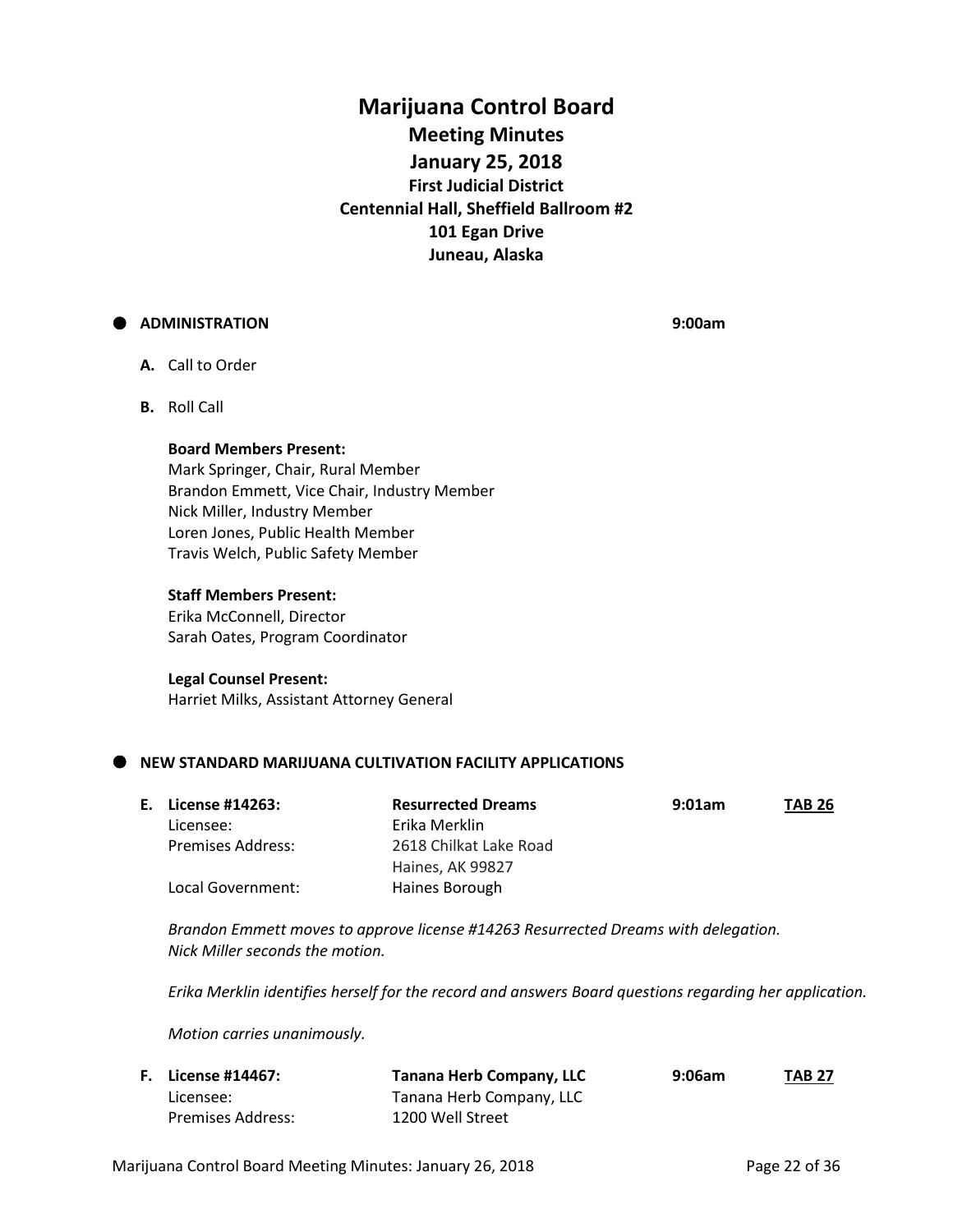Local Government: City of Fairbanks

Fairbanks, AK 99701-2835

*Brandon Emmett moves to approve license #14467 Tanana Herb Company, LLC with delegation. Nick Miller seconds the motion.*

*Joseph Hachey, employee, and Leslea Nunley, applicant, identify themselves for the record and answer Board questions regarding the application.*

*Motion carries unanimously.*

| G. License #14477:       | Fox Creek, LLC                      | 9:14am | <b>TAB 28</b> |
|--------------------------|-------------------------------------|--------|---------------|
| Licensee:                | Fox Creek, LLC                      |        |               |
| <b>Premises Address:</b> | 2304 Old Elliot Highway             |        |               |
|                          | Fairbanks, AK 99712                 |        |               |
| Local Government:        | <b>Fairbanks North Star Borough</b> |        |               |

*Brandon Emmett moves to approve license #14477 Fox Creek, LLC with delegation. Nick Miller seconds the motion.*

*Grant Anderson, applicant, and Jason Brandeis, legal counsel, identify themselves for the record and answer Board questions regarding the application.*

*The Board members request that staff ensure that DEC approves of the proposed wastewater plan.*

| <b>A. License #11605:</b> | Always Redeye, LLC       | 9:22am | <b>TAB 22</b> |
|---------------------------|--------------------------|--------|---------------|
| Licensee:                 | Always Redeye, LLC       |        |               |
| <b>Premises Address:</b>  | 2001 Anka Street         |        |               |
|                           | Juneau, AK 99801         |        |               |
| Local Government:         | City & Borough of Juneau |        |               |

*Brandon Emmett moves to approve license #11605 Always Redeye, LLC with delegation. Nick Miller seconds the motion.*

*Casey Wilkins, applicant, identifies himself for the record and answers Board questions regarding his application. He states that he was informed this week by the City that there are two addresses for the building and that his actual address is 2005 Anka Street. He requests that the Board let him work that out with the City.*

*Mark Springer states that that will be added to the delegation.*

*Brandon Emmett asks if the applicant plans on having a self-contained CO2 system. Casey Wilkins states that he does.*

*Brandon Emmett requests that approval from the Fire Marshal for the CO2 system be added to the delegation.*

*Motion carries unanimously.*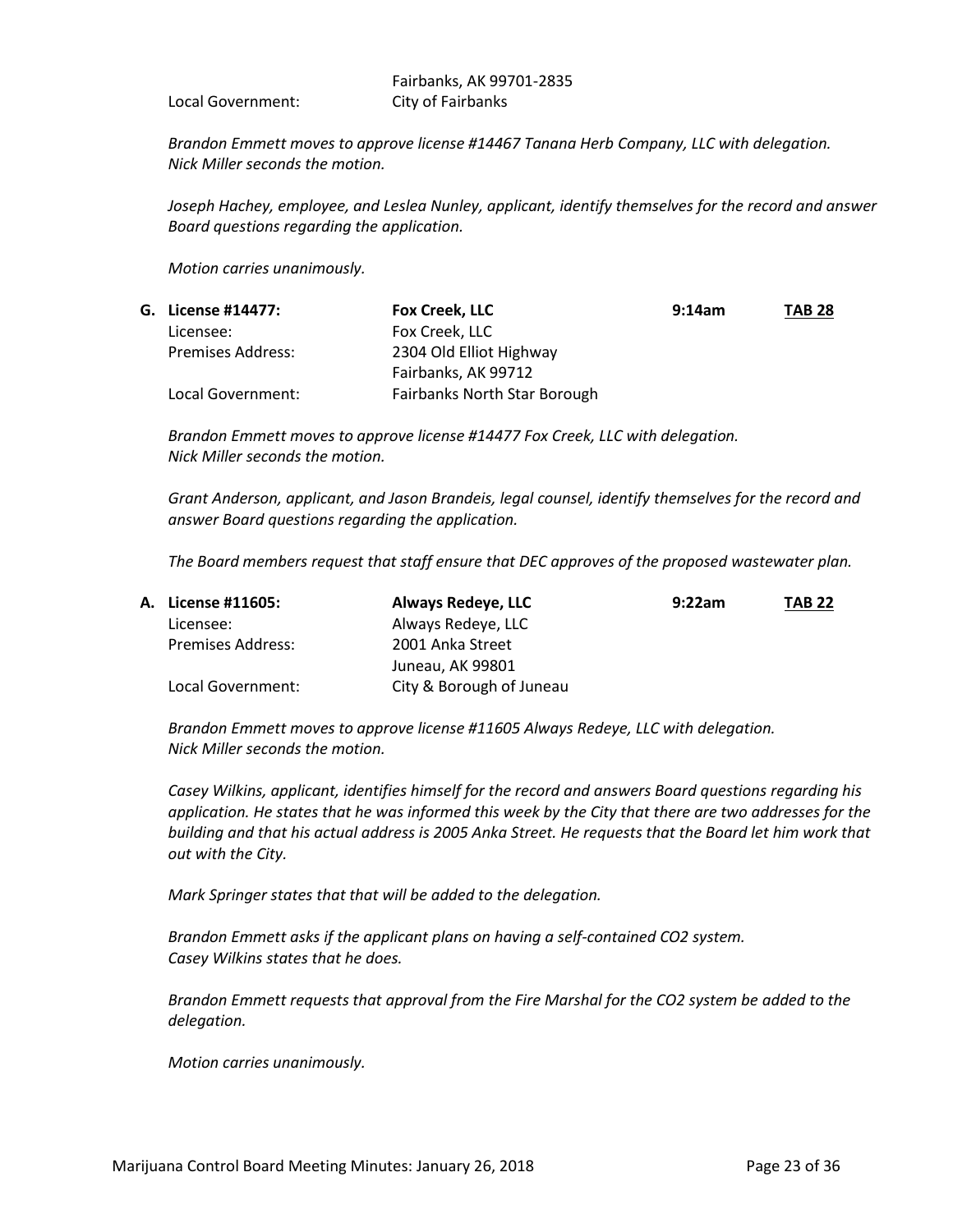#### **NEW LIMITED MARIJUANA CULTIVATION FACILITY APPLICATIONS**

| <b>A. License #11582:</b> | <b>Bells Flats Botanicals</b> | 9:28am | <b>TAB 29</b> |
|---------------------------|-------------------------------|--------|---------------|
| Licensee:                 | Gregory J Egle                |        |               |
| Premises Address:         | 10788 Chiniak Drive           |        |               |
|                           | Kodiak, AK 99615              |        |               |
| Local Government:         | Kodiak Island Borough         |        |               |

*Brandon Emmett moves to approve license #11582 Bells Flats Botanicals with delegation. Nick Miller seconds the motion.*

*Greg Egle identifies himself for the record and answers Board questions regarding the application.*

*Mark Springer states that the delegation will include a more detailed premises diagram that includes storage areas, as well as a Google-Earth-type photo that is better quality and shows surrounding information (streets and structures).*

*Motion carries unanimously.*

| <b>B.</b> License #12452: | Great Alaskan Bud Company, LLC | 9:35am | <b>TAB 30</b> |
|---------------------------|--------------------------------|--------|---------------|
| Licensee:                 | Great Alaskan Bud Company, LLC |        |               |
| <b>Premises Address:</b>  | 2515 A Maria Street            |        |               |
|                           | Fairbanks, AK 99709            |        |               |
| Local Government:         | Fairbanks North Star Borough   |        |               |

*Brandon Emmett moves to approve license #12452 Great Alaskan Bud Company, LLC with delegation. Nick Miller seconds the motion.*

*Dan Sweigert, POA for Carol Bolt, identifies himself for the record.*

*The Board members discuss the fact that whenever an applicant is absent from a Board meeting, the Board has voted to table the application until the next meeting so that the Board may speak with the actual applicants about the application.*

*Brandon Emmett moves to table license #12452 Great Alaskan Bud Company, LLC until the April meeting. Nick Miller seconds the motion. Motion carries unanimously.*

| C. License #12572:        | Henleys' Happy Harvest, LLC             | 9:38am | <b>TAB 31</b> |
|---------------------------|-----------------------------------------|--------|---------------|
| Licensee:                 | Henleys' Happy Harvest, LLC             |        |               |
| <b>Premises Address:</b>  | 35633 Baranof Street                    |        |               |
|                           | Kenai, AK 99611                         |        |               |
| Local Government:         | Kenai Peninsula Borough                 |        |               |
| <b>For Consideration:</b> | Conditions pursuant to 3 AAC 306.060(b) |        |               |

*Brandon Emmett moves to approve license #12572 Henleys' Happy Harvest, LLC with delegation and Kenai Peninsula Borough conditions. Nick Miller seconds the motion.*

*Julie Henley and Harold Henley identify themselves for the record and answer Board questions regarding the application.*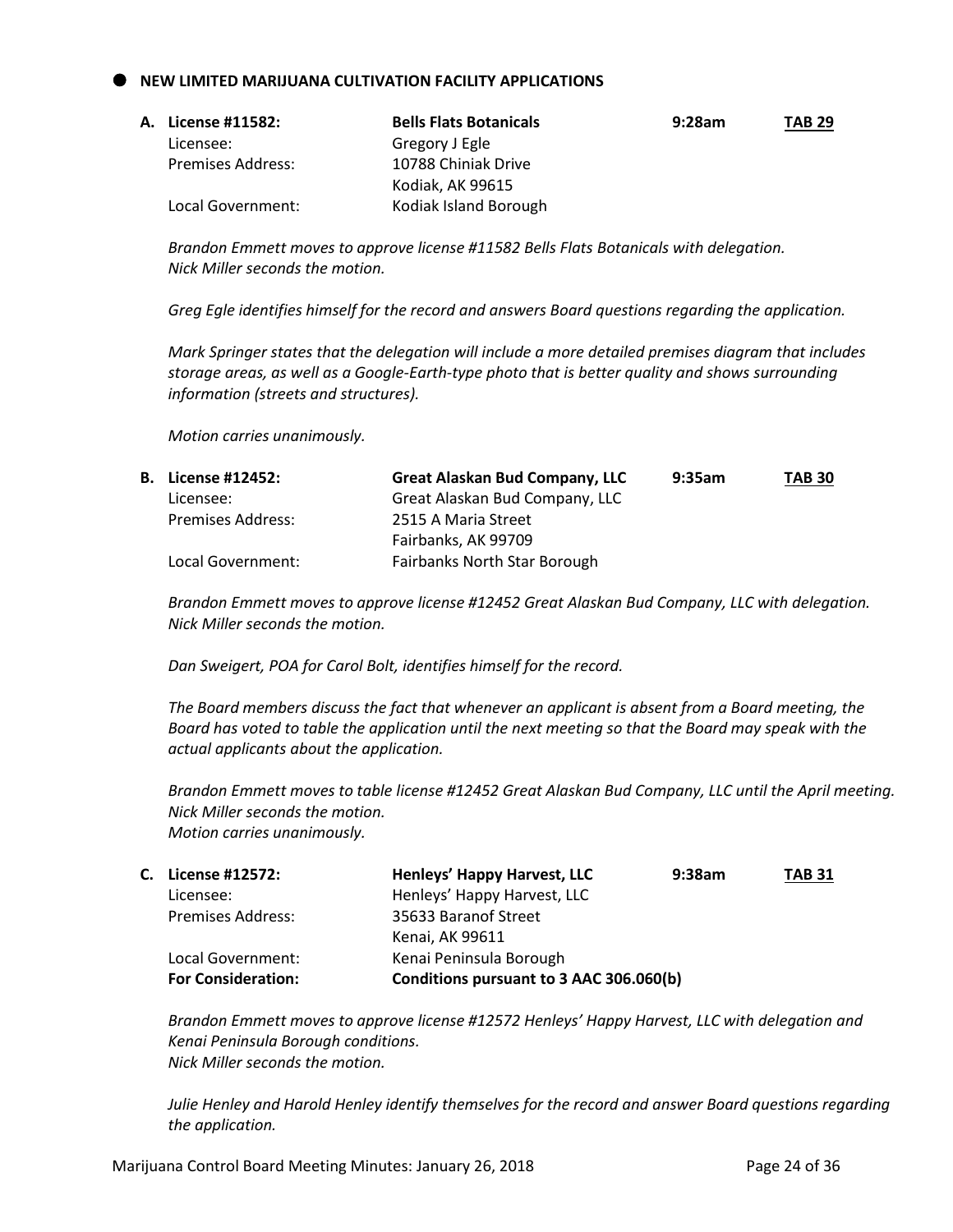*Motion carries unanimously.*

| <b>D.</b> License #12989: | <b>Pinnacle Projects</b><br>$9:48$ am   | <b>TAB 32</b> |
|---------------------------|-----------------------------------------|---------------|
| Licensee:                 | Vanzee N Dan                            |               |
| <b>Premises Address:</b>  | 37035 Nicholas View Lane                |               |
|                           | Soldotna, AK 99669                      |               |
| Local Government:         | Kenai Peninsula Borough                 |               |
| <b>For Consideration:</b> | Conditions pursuant to 3 AAC 306.060(b) |               |

*Brandon Emmett moves to approve license #12989 Pinnacle Projects with delegation and Kenai Peninsula Borough conditions. Nick Miller seconds the motion.*

*Dan VanZee identifies himself for the record, clarifies that his name is not VanZee Dan, and answers Board questions regarding his application.*

*Erika McConnell states that Mr. VanZee had transposed his first and last names in the application system, which will need to be resolved.*

*Mark Springer states that he feels that is an editorial issue. The other Board members nod in agreement.*

*Motion to approve with delegation and conditions carries unanimously.*

| E. License #13211:       | <b>The Giving Tree</b>                | 9:56am | <b>TAB 33</b> |
|--------------------------|---------------------------------------|--------|---------------|
| Licensee:                | Rachel E Burris; Joseph D Burris, Jr. |        |               |
| <b>Premises Address:</b> | 2351 N Prospect Drive                 |        |               |
|                          | Wasilla, AK 99623                     |        |               |
| Local Government:        | Matanuska-Susitna Borough             |        |               |

*Brandon Emmett moves to approve license #13211 The Giving Tree with delegation. Nick Miller seconds the motion.*

*Joseph Burris identifies himself for the record and answers Board questions regarding the application.*

*Erika McConnell informs the Board that the staff has taken two steps to address the issue about locations of security equipment being available on public documents: a revision to Form MJ-02: Premises Diagram (approved by the Board at the November 29th meeting) which now informs applicants to exclude security equipment from diagrams; and removal of premises diagrams in past applications from the website.*

*Motion carries unanimously.*

| F. | License #13659:          | The Noble Dudes, LLC             | 10:07am | <b>TAB 34</b> |
|----|--------------------------|----------------------------------|---------|---------------|
|    | Licensee:                | The Noble Dudes, LLC             |         |               |
|    | <b>Premises Address:</b> | 11740 E Weathervane Circle; Shop |         |               |
|    |                          | Palmer, AK 99645                 |         |               |
|    | Local Government:        | Matanuska-Susitna Borough        |         |               |

*Brandon Emmett moves to approve license #13659 The Noble Dudes, LLC with delegation.*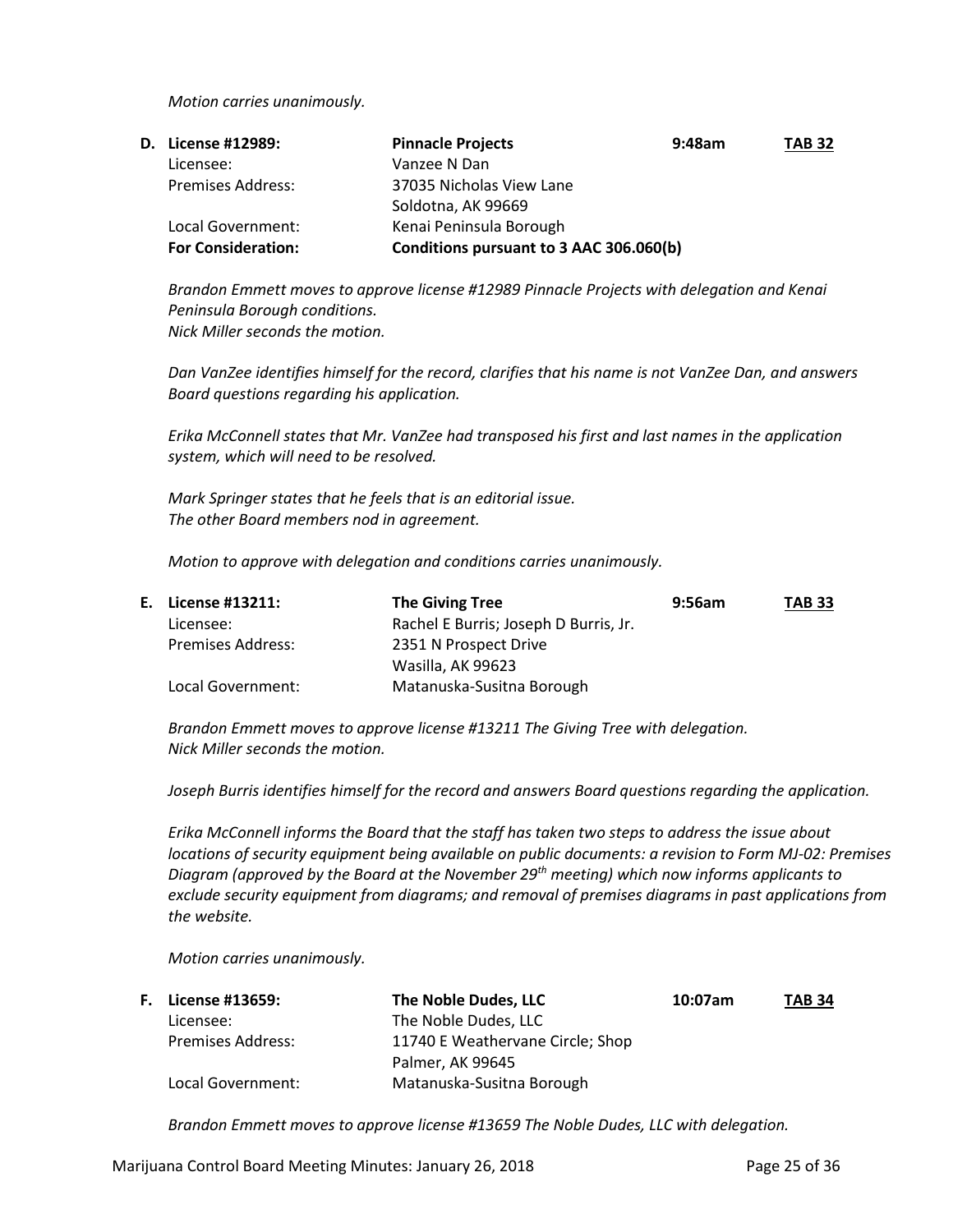*Nick Miller seconds the motion.*

*Brandon Ross and Kristerfer Byers identify themselves for the record and answer Board questions regarding the application.*

*Mark Springer adds to the delegation the requirement that a better picture (Google Earth) of the property be submitted.*

*Erika McConnell states that she looked at the MJ-02 and noted that the dimensions provided for the areas under cultivation equate to 512 square feet, which is more than what's allowed for a limited cultivation.*

*Mark Springer states that the delegation will include the requirement that one of the 4'x4' tables be removed in order to meet the less than 500-square-feet-under-cultivation requirement. The applicants nod in agreement.*

Motion to approve with delegation carries unanimously.

| G. License #13752: | <b>Northern Dreams, LLC</b>    | 10:14am | <b>TAB 35</b> |
|--------------------|--------------------------------|---------|---------------|
| Licensee:          | Northern Dreams, LLC           |         |               |
| Premises Address:  | 11705 B N Jonesville Mine Road |         |               |
|                    | Sutton, AK 99674-8030          |         |               |
| Local Government:  | Matanuska-Susitna Borough      |         |               |

*Brandon Emmett moves to approve license #13752 Northern Dreams, LLC with delegation. Nick Miller seconds the motion.*

*Andrew Wessel, applicant, and Sara Williams, consultant, identify themselves for the record and answer Board questions regarding the application.*

*Loren Jones requests that the delegation include that the applicant submit a revised lease which makes the tenant, rather than the landlord, responsible for operating costs of the business.*

*Motion carries, 4-1 (Mark Springer votes No).*

# **BREAK 10:26am**

#### **NEW LIMITED MARIJUANA CULTIVATION FACILITY APPLICATIONS**

| H. License #14099: | <b>The Frosty Flower</b>    | 10:47am | <b>TAB 36</b> |
|--------------------|-----------------------------|---------|---------------|
| Licensee:          | James P Sullivan            |         |               |
| Premises Address:  | 9300 N Palmer-Fishhook Road |         |               |
|                    | Palmer, AK 99645            |         |               |
| Local Government:  | Matanuska-Susitna Borough   |         |               |

*Brandon Emmett moves to approve license #14099 The Frosty Flower with delegation. Nick Miller seconds the motion.*

*James Sullivan identifies himself for the record and answers Board questions regarding his application.*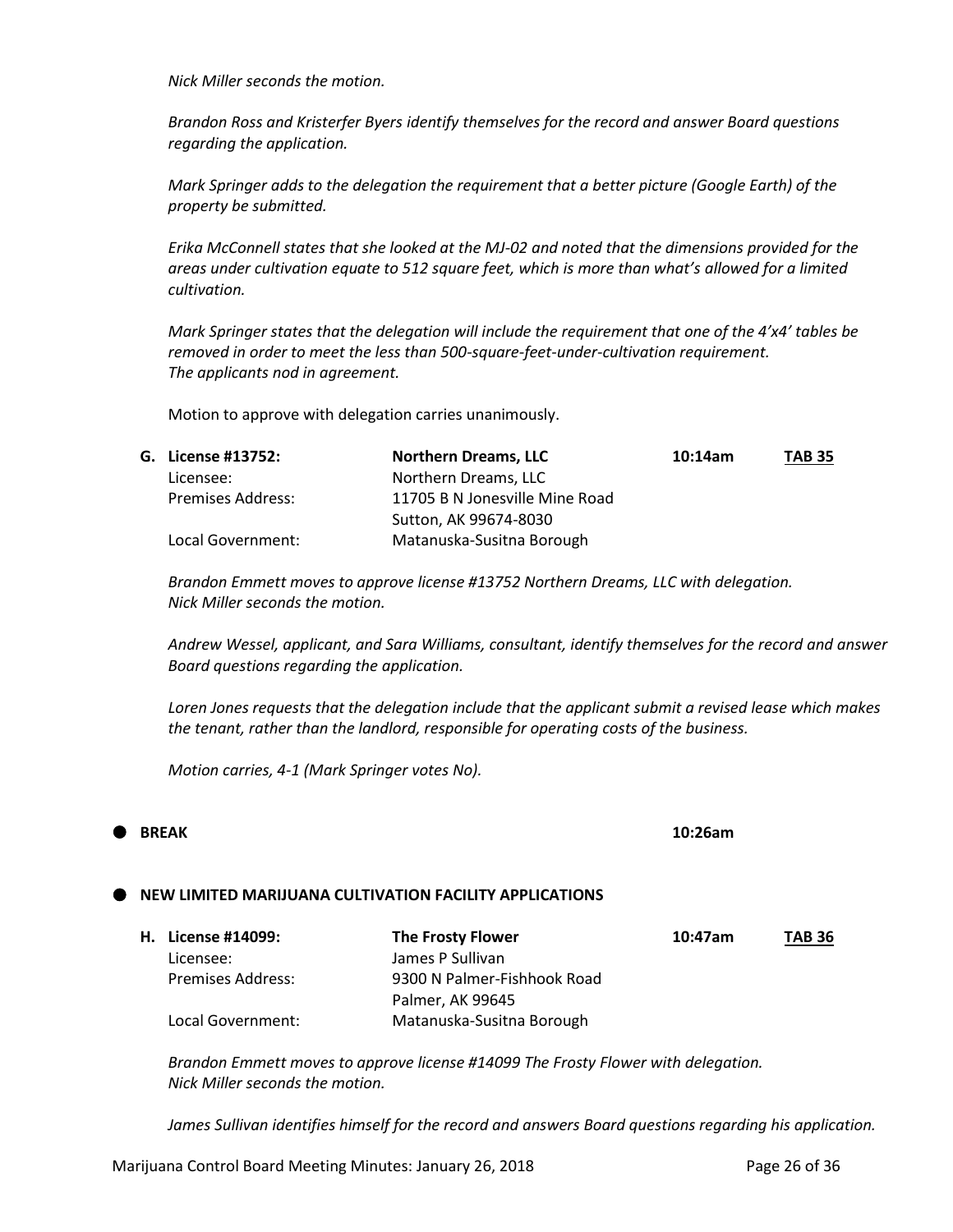*Motion carries unanimously.*

| License #14187:          | <b>Zenzic Gardens, LLC</b> | 10:52am | <b>TAB 37</b> |
|--------------------------|----------------------------|---------|---------------|
| Licensee:                | Zenzic Gardens, LLC        |         |               |
| <b>Premises Address:</b> | 10100 E Gilbert Court      |         |               |
|                          | Palmer, AK 99645           |         |               |
| Local Government:        | Matanuska-Susitna Borough  |         |               |

*Brandon Emmett moves to approve license #14187 Zenzic Gardens, LLC with delegation. Nick Miller seconds the motion.*

*Lara Thompson identifies herself for the record and answers Board questions regarding her application.*

*Mark Springer adds to the delegation the requirement that the applicant provide a picture that shows the neighborhood a little further zoomed-out.*

*Motion carries unanimously.*

| License #14245:          | <b>Pharma Initiative, LLC</b> | 10:59am | <b>TAB 38</b> |
|--------------------------|-------------------------------|---------|---------------|
| Licensee:                | Pharma Initiative, LLC        |         |               |
| <b>Premises Address:</b> | 4315 E Dimond Way             |         |               |
|                          | Wasilla, AK 99654             |         |               |
| Local Government:        | Matanuska-Susitna Borough     |         |               |

*Brandon Emmett moves to approve license #14245 Pharma Initiative, LLC with delegation. Nick Miller seconds the motion.*

*David Huskey and Aaron Edwards identify themselves for the record and answer Board questions regarding the application.*

*Mark Springer states that he wants the applicant to change its name (from Pharma) because this state does not have a medicinal industry.*

*Brandon Emmett states that he would like to remain consistent, as the Board has approved two other applications with "medicine" or "medible" in the business name.*

*Aaron Edwards requests that the Board allow them to keep the name at this point.*

*Motion to approve with delegation fails, 2-3 (Brandon Emmett and Nick Miller vote Yes).*

*Loren Jones states that he will serve notice of reconsideration at the April meeting if the applicant changes its name.*

| К. | License #14352:           | <b>Althea's Morning Bear Cultivation</b> | 11:12am | <b>TAB 39</b> |
|----|---------------------------|------------------------------------------|---------|---------------|
|    | Licensee:                 | Brennan J Norden                         |         |               |
|    | <b>Premises Address:</b>  | 21565 Evelyn May Street                  |         |               |
|    |                           | Kasilof, AK 99610                        |         |               |
|    | Local Government:         | Kenai Peninsula Borough                  |         |               |
|    | <b>For Consideration:</b> | Conditions pursuant to 3 AAC 306.060(b)  |         |               |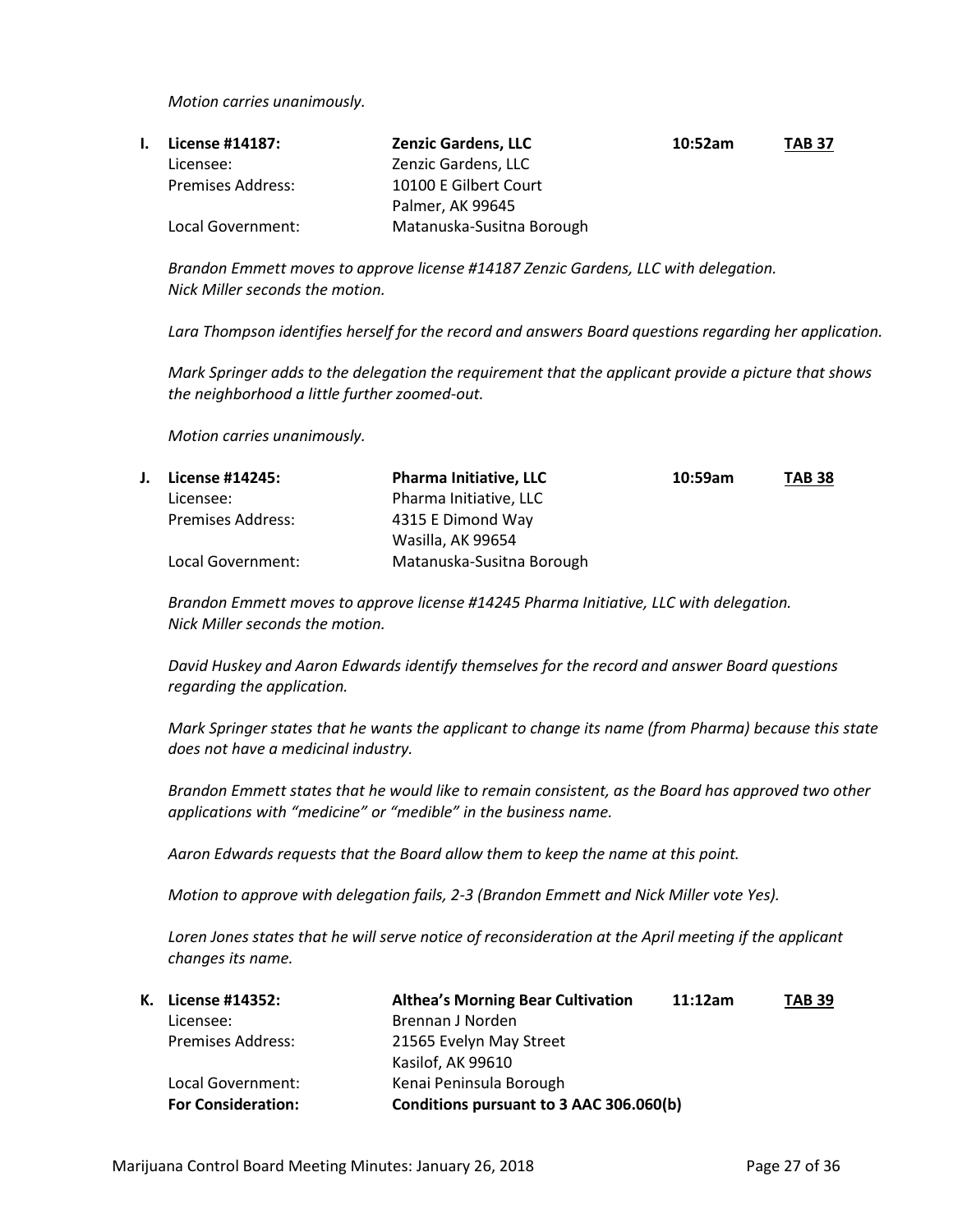*Brandon Emmett moves to approve license #14352 Althea's Morning Bear Cultivation with delegation and Kenai Peninsula Borough conditions. Nick Miller seconds the motion.*

*Brennan Norden, applicant, and an inaudible representative identify themselves for the record and answer Board questions regarding the application.*

*Motion carries unanimously.*

| L. | License #15025:          | Mad Mota                   | 11:22am | <b>TAB 40</b> |
|----|--------------------------|----------------------------|---------|---------------|
|    | Licensee:                | Mark A Ridl; Maria E Tapia |         |               |
|    | <b>Premises Address:</b> | 4980 W Greensward Drive    |         |               |
|    |                          | Wasilla, AK 99623          |         |               |
|    | Local Government:        | Matanuska-Susitna Borough  |         |               |

*Brandon Emmett moves to approve license #15025 Mad Mota with delegation. Nick Miller seconds the motion.*

*Mark Ridl and Maria Tapia identify themselves for the record and answer Board questions regarding the application.*

*Mark Springer adds to the delegation the requirement that the applicant provide a more zoomed-out aerial photo of the property and surrounding properties.*

*Motion carries unanimously.*

# **NEW RETAIL MARIJUANA STORE APPLICATIONS**

| A. License #14083:       | Alaska Weeds                | 11:27am | <b>TAB 41</b> |
|--------------------------|-----------------------------|---------|---------------|
| Licensee:                | Green Bear Enterprises, LLC |         |               |
| <b>Premises Address:</b> | 6209 Mike Street, Suite 2A  |         |               |
|                          | Anchorage, AK 99518         |         |               |
| Local Government:        | Municipality of Anchorage   |         |               |

*Brandon Emmett moves to approve license #14083 Alaska Weeds with delegation. Nick Miller seconds the motion.*

*Jana Weltzin, legal counsel, and Eli Lehrmann, applicant, identify themselves for the record and answer Board questions regarding the application.*

*The Board members discuss the issue of storing business records on-premises and having shared office space.*

*Motion carries unanimously.*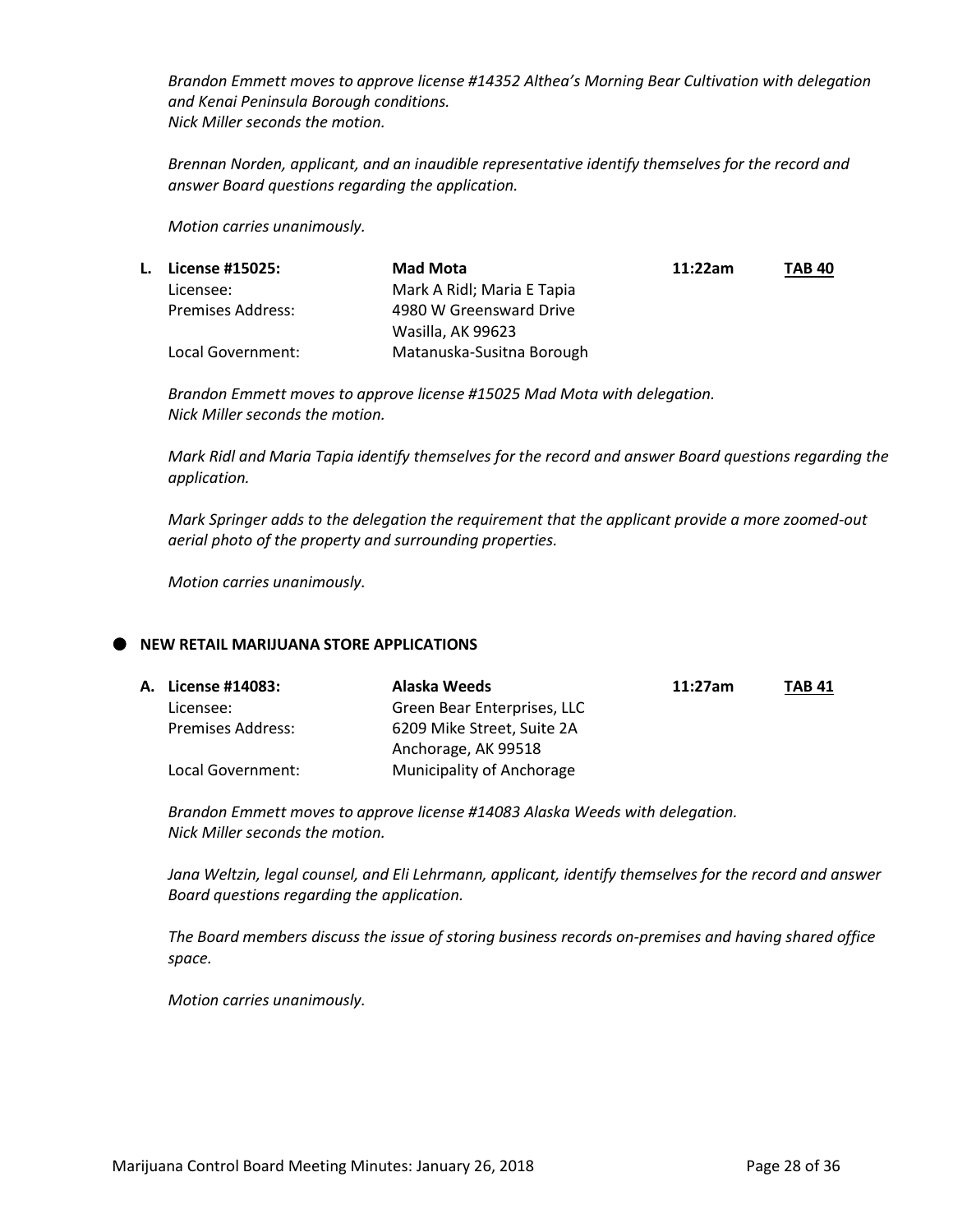#### **NEW MARIJUANA PRODUCT MANUFACTURING FACILITY APPLICATIONS**

| А. | License #13697:          | Sparkle Farms Alaska      | 11:40am | <b>TAB 42</b> |
|----|--------------------------|---------------------------|---------|---------------|
|    | Licensee:                | SFA. LLC                  |         |               |
|    | <b>Premises Address:</b> | 218 Kelly Drive           |         |               |
|    |                          | Ketchikan, AK 99901       |         |               |
|    | Local Government:        | Ketchikan Gateway Borough |         |               |

*Chris Wilhelm identifies himself for the record.*

*Loren Jones states that he has numerous concerns about the application, including inconsistencies of the ingredients in the products.*

*The Board members agree to delay Sparkle Farms until 2:00pm.*

# **NEW LIMITED MARIJUANA CULTIVATION FACILITY APPLICATIONS**

| License #14245:          | <b>Pharma Initiative, LLC</b> | 11:46am | <b>TAB 38</b> |
|--------------------------|-------------------------------|---------|---------------|
| Licensee:                | Pharma Initiative, LLC        |         |               |
| <b>Premises Address:</b> | 4315 E Dimond Way             |         |               |
|                          | Wasilla, AK 99654             |         |               |
| Local Government:        | Matanuska-Susitna Borough     |         |               |

*Loren Jones votes to take up the reconsideration of Pharma Initiative today. Brandon Emmett seconds the motion. Motion carries unanimously.*

*Loren Jones moves that the Board approve Pharma Initiative with delegation, and that the delegation include that the applicant be administratively required to change the name before the license is issued. Brandon Emmett seconds the motion. The applicants agree to the delegation. Motion carries unanimously.*



*Brandon Emmett moves to break for lunch until 2:00pm. Nick Miller seconds the motion. Motion carries unanimously.* 

# **NEW MARIJUANA PRODUCT MANUFACTURING FACILITY APPLICATIONS**

|                          | Sparkle Farms Alaska      | 2:00 <sub>pm</sub> | <b>TAB 42</b> |
|--------------------------|---------------------------|--------------------|---------------|
| Licensee:                | SFA. LLC                  |                    |               |
| <b>Premises Address:</b> | 218 Kelly Drive           |                    |               |
|                          | Ketchikan, AK 99901       |                    |               |
| Local Government:        | Ketchikan Gateway Borough |                    |               |
|                          | A. License #13697:        |                    |               |

*Chris Wilhelm identifies himself for the record.*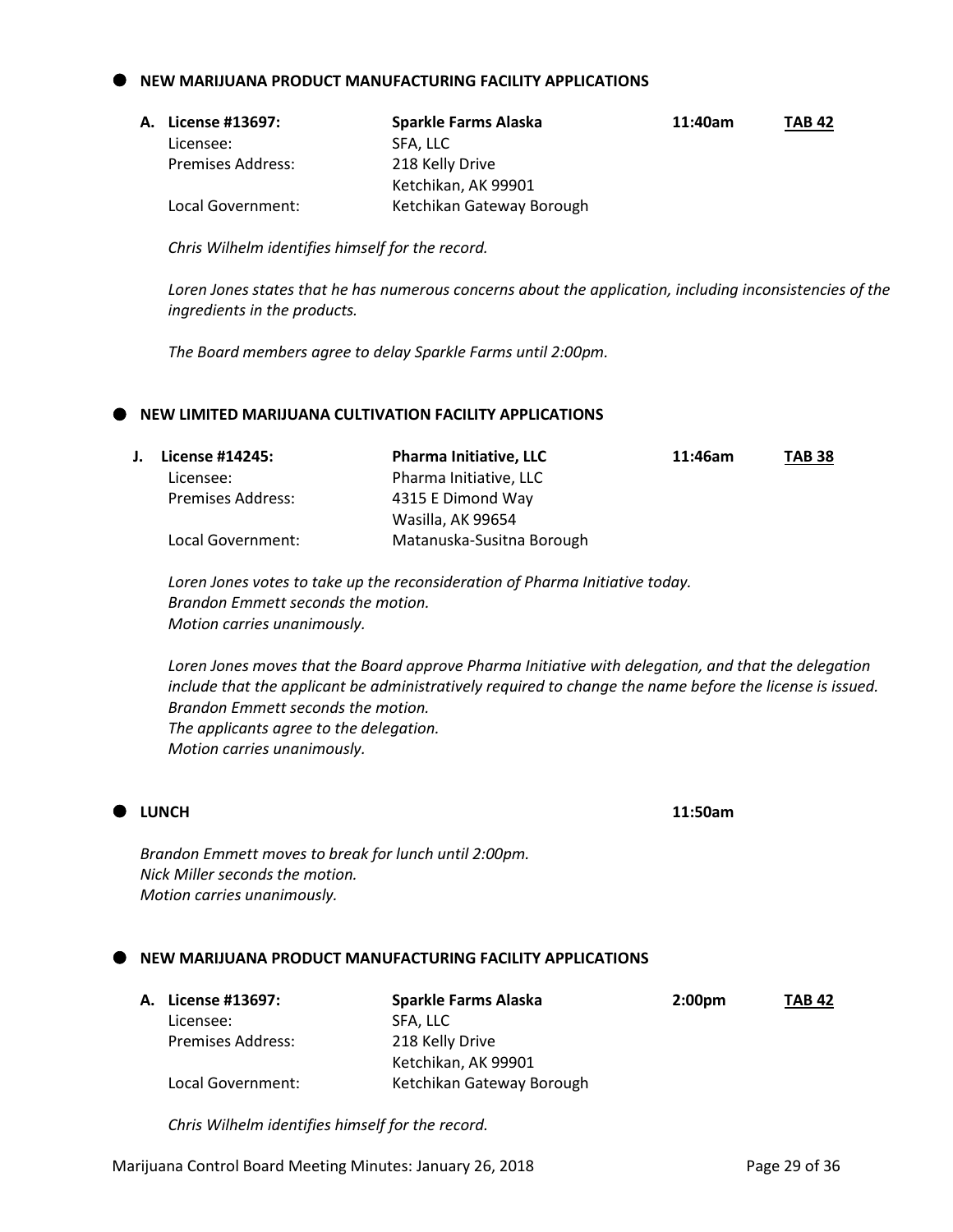Loren Jones moves to table until April and ask the applicant to go back and review the products and *where the ingredients' names don't match the concentrate product that they want the Board to approve, make those changes, and make that clear in the procedures. He also notes that he did not see "oatmeal" in the ingredients for oatmeal cookies.*

*Brandon Emmett seconds the motion.*

*Loren Jones adds that there are also issues regarding "tincture", and in some places, the instructions just say to add "cannabis", rather than a specific concentrate.*

*Brandon Emmett states that he concurs with Mr. Jones.*

*Mark Springer states that he agrees, and that he has some name issues with a lot of the products. Motion carries unanimously.*

# **REGULATIONS**

# **A. Proposed Regulations Projects 2:04pm**

*Brandon Emmett suggests that the Board recommend to the legislature that it alter the marijuana tax structure to be percentage-based in order to preserve the marijuana industry.*

*Loren Jones states that the tax structure was in the original initiative. He cautions against percentagebased tax structures potentially resulting in much-higher amounts being paid.*

*Brandon Emmett moves that the Board adopt a resolution to the legislature to allow the tax division to bring forward a request to the altering of the tax structure. Nick Miller seconds the motion. Motion carries 4-1 (Loren Jones votes No). Brandon Emmett states that he will bring a draft to the next meeting.*

*Loren Jones moves to start a regulations project on the date of issuance and on the overlapping premises for business records. Brandon Emmett seconds the motion. Motion carries unanimously.*

*Loren Jones requests that staff bring some options to the Board in April regarding ownership changes (stock changes of an entity) and regarding changing a limited cultivation to a standard cultivation license.*

*Mark Springer states that he would like to know what the Board's options would be when it comes to limiting the number of licenses issued. He adds that he would like the Board to get some Metrc numbers to see what sort of unsold volume exists at any given time. He requests that the Board receive some good training on Metrc the next time the Board meets in Anchorage.*

*Erika McConnell states that she is working on scheduling training for the next Anchorage meeting.*

*Mark Springer states that he would like to examine the possibility of allowing out-of-state investment or out-of-state licensing for testing facilities.*

*Brandon Emmett states that he supports the possibility of allowing for out-of-state investment for testing facilities.*

*Mark Springer moves to open a regulation project to permit out-of-state investment in testing (facility) licenses.*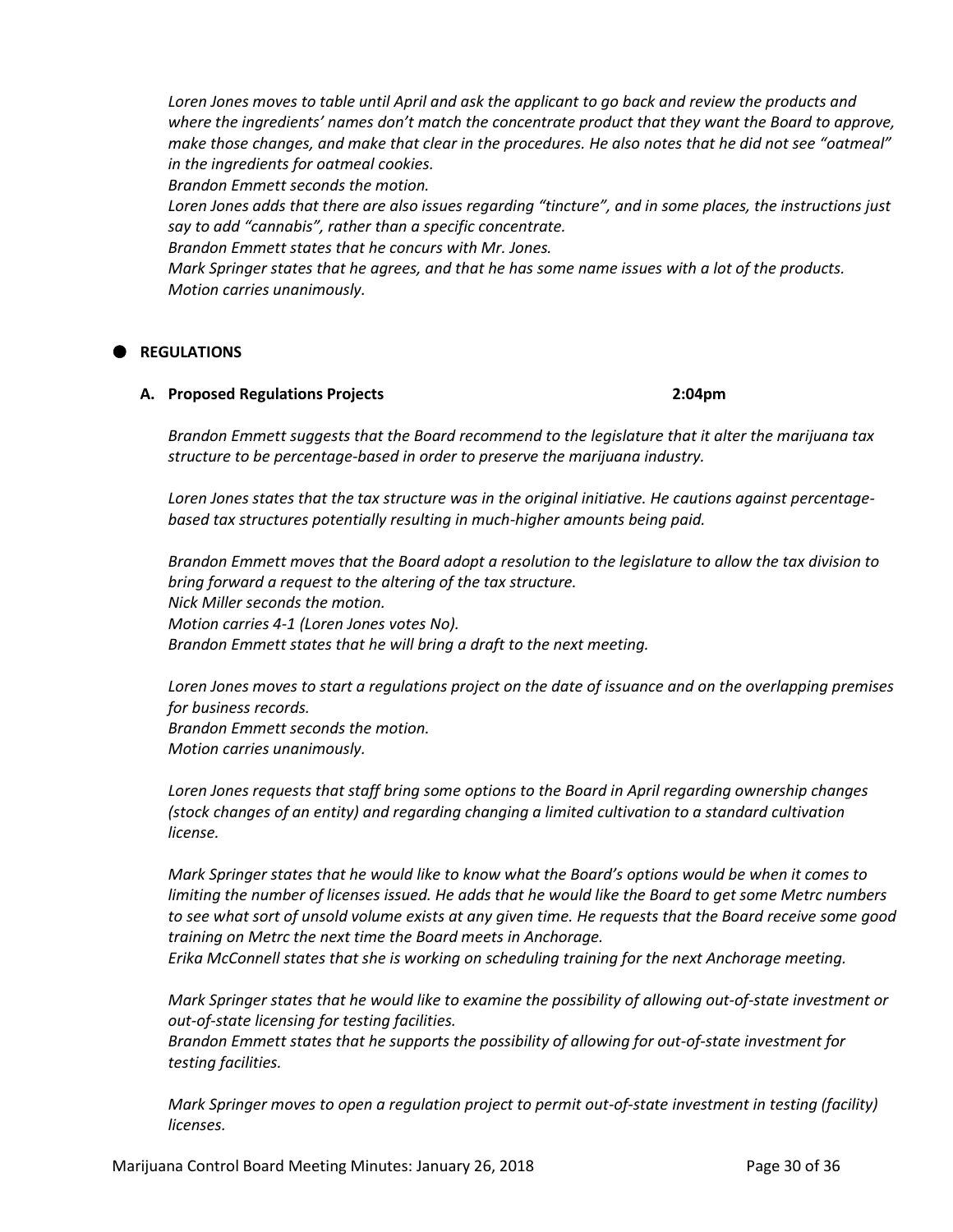*Brandon Emmett seconds the motion. Motion carries, 4-1 (Loren Jones votes No).*

*Mark Springer asks if AMCO is set up to respond to a situation when a licensee goes bankrupt and there's marijuana on the premises. Erika McConnell states that she will look into it.*

| В. | <b>Revocation of Handler's Permit</b> | 2:30 <sub>pm</sub>                                 | <b>TAB 43</b> |
|----|---------------------------------------|----------------------------------------------------|---------------|
|    | Status:                               | Comment period closed December 15, 2017            |               |
|    | <b>Potential Board Actions:</b>       | Vote to adopt; OR                                  |               |
|    |                                       | Substantially amend and put out for public comment |               |

*Erika McConnell reads into the record a comment that was submitted by Jana Weltzin during a previous public comment period for this project. Jana Weltzin hands out to the Board members printed copies of her comment.*

*Loren Jones moves to adopt the handler permit regulation project which changes 3 AAC 306.700 and adds a new section 3 AAC 306.8xx.*

*Brandon Emmett seconds the motion.*

*Erika McConnell asks if the motion would include the change recommended in her memo. Mark Springer states that it is an editorial change.*

*Nick Miller requests that the director be added as having authority to suspend or revoke a handler permit.*

*Loren Jones agrees to the amendment.*

*Brandon Emmett states that he takes issue with the subsections pertaining to convictions. Motion carries unanimously.*

*Loren Jones requests that the staff come back at the April meeting with recommendations of how many of Ms. Weltzin's suggestions should be put into a new regulation project.*

**C. Trade Shows; Require Corporation Bylaws; Multiple Businesses on 2:44pm TAB 44 a Lease; Removal of Affiliates; Charging for Multiple Inspections; Local Government Approval of Odor Emissions** Status:Comment period closed January 11, 2018 Potential Board Actions: Vote to adopt; OR Substantially amend and put out for public comment

*The Board members consider the public comments received for the regulations project.*

*Loren Jones moves that the Board adopt the recommendations for the regulations regarding affiliates by amending 3 AAC 306.020(b)(2), 3 AAC 306.020(b)(2)(B) and (C) and (D), and 3 AAC 306.020(b)(3)(C), and by repealing 3 AAC 306.990(a)(1). Brandon Emmett seconds the motion. Motion carries unanimously.*

*Loren Jones moves that the Board adopt the amendment to 3 AAC 306.020(b)(3)(C) that requires corporate bylaws. No second.*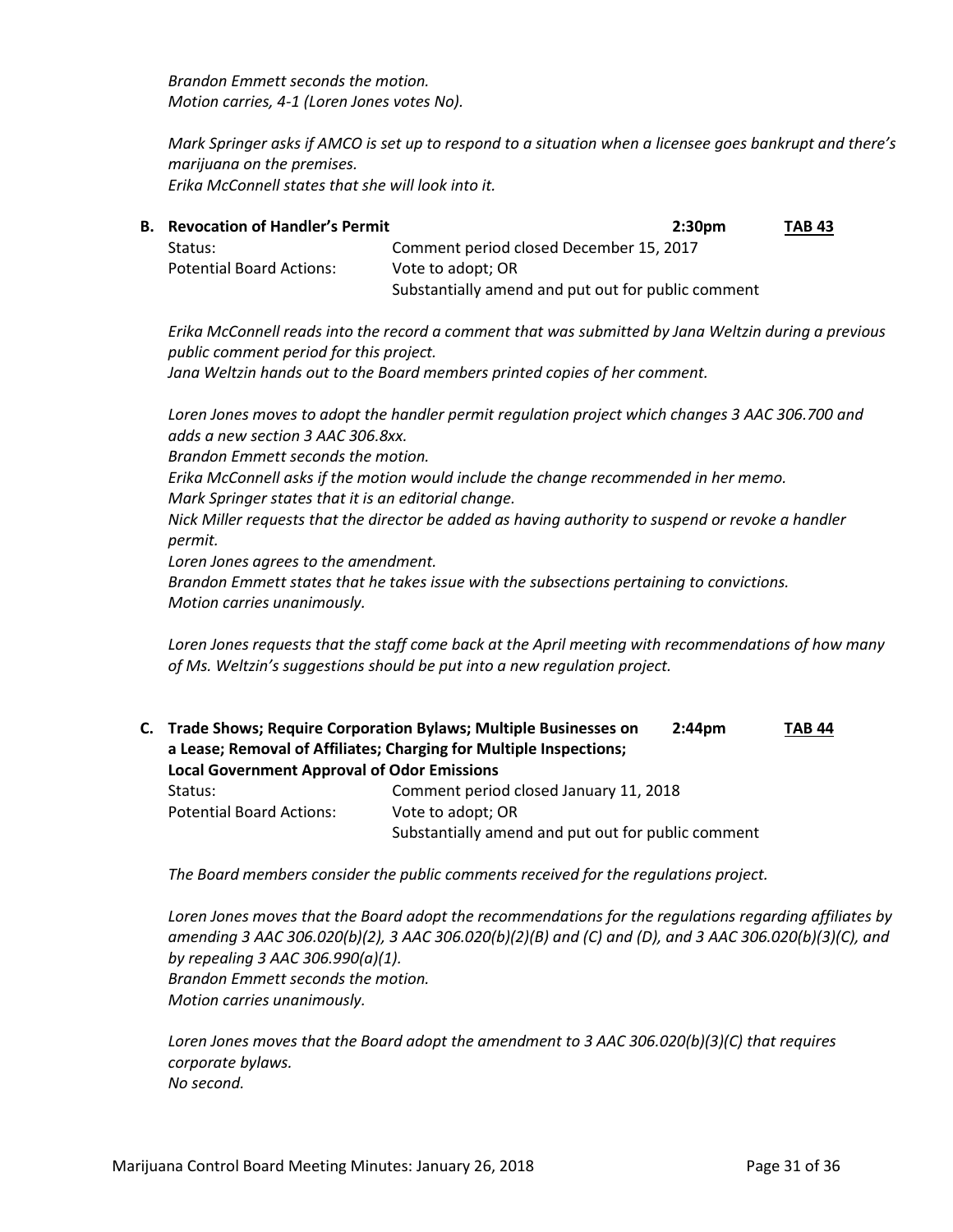*Loren Jones moves that the Board adopt the amendment to 3 AAC 306.020(b)(9) regarding multiple businesses on a lease. Nick Miller seconds the motion. Motion carries unanimously.*

*Brandon Emmett moves to adopt the amendment to 3 AAC 306.100 to add a new subsection (h) regarding charging for multiple inspections. Travis Welch seconds the motion. Motion carries unanimously.*

*Brandon Emmett moves to adopt the amendment to 3 AAC 306.430(c)(2) regarding local government approval of odor emissions. Nick Miller seconds the motion. Motion carries unanimously.*

*Brandon Emmett moves to adopt the new regulation 3 AAC 306.760 regarding trade shows. Nick Miller seconds the motion. Motion carries unanimously.*

*Sarah Oates requests that the Board consider the corporate bylaws regulation project, as licensing staff has received bylaws that have shown undisclosed financial interests.*

*Loren Jones moves that the Board adopt the amendment to 3 AAC 306.020(b)(3)(C) that requires corporate bylaws. Nick Miller seconds the motion. Motion carries, 4-1 (Brandon Emmett votes No).*

|                                 | D. Financial Background Investigations; Definition of Resident<br>3:38 <sub>pm</sub> | TAB 45 |
|---------------------------------|--------------------------------------------------------------------------------------|--------|
| Status:                         | Comment period closed January 3, 2018                                                |        |
| <b>Potential Board Actions:</b> | Vote to adopt; OR                                                                    |        |
|                                 | Substantially amend and put out for public comment                                   |        |

*The Board members discuss the public comments received for the regulations project.*

*Erika McConnell suggests that the Board schedule a separate work session or subcommittee regarding financial background investigations to ensure that whatever language comes of this project is comfortable to all Board members.*

*Mark Springer asks if any Board members would be interested in sitting with staff to work on the draft language for financial background investigations, between now and April. Nick Miller and Loren Jones volunteer to work on this with staff.*

*Brandon Emmett moves to table the financial background investigations regulation project until the April meeting. Travis Welch seconds the motion. Motion carries unanimously.*

*Brandon Emmett moves to adopt the recommended changes to 3 AAC 306.015(e)(2) regarding definition of a resident. Nick Miller seconds the motion.*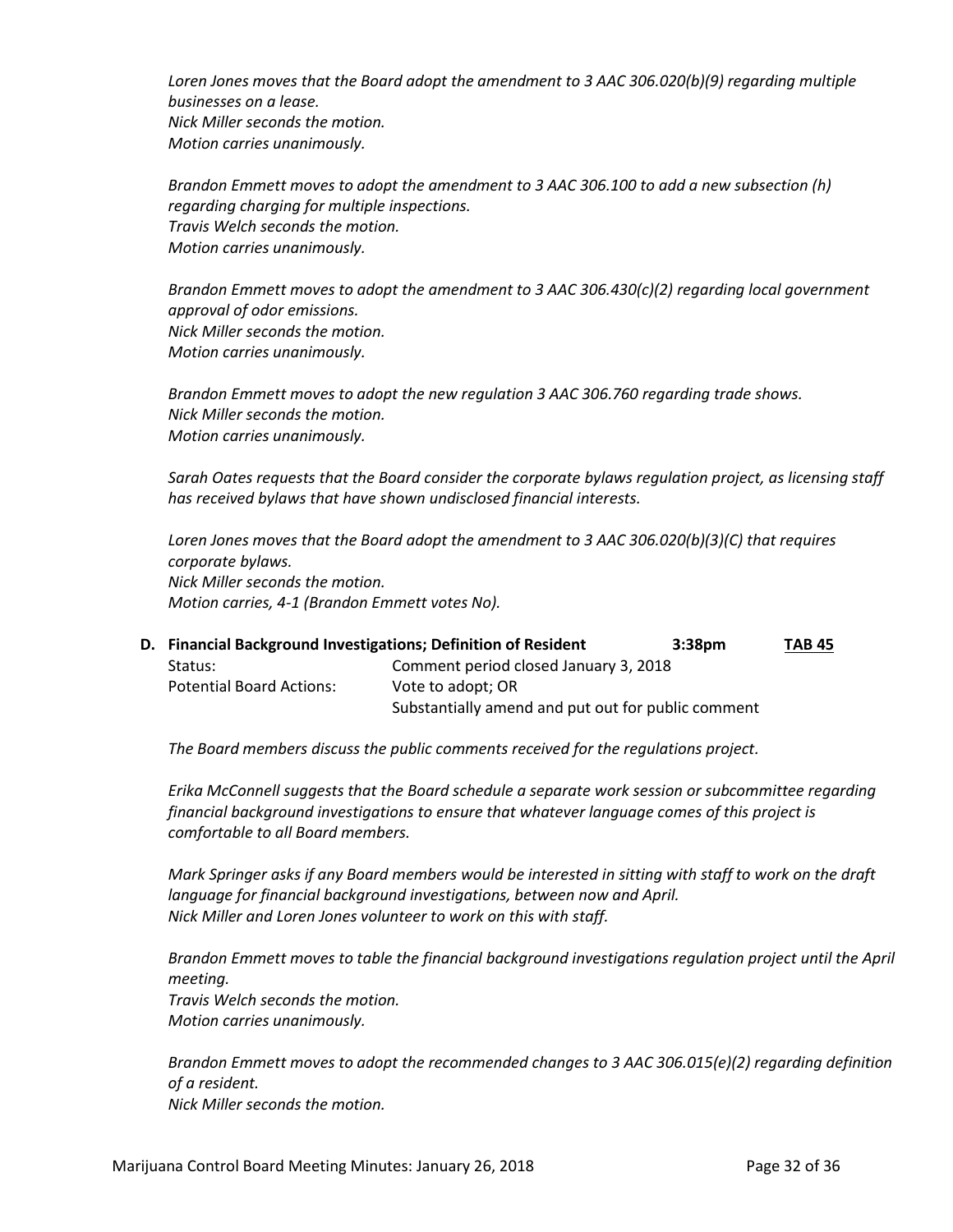*Sarah Oates asks if Mr. Emmett would also like to include the changes to 3 AAC 306.015(b) in his motion, as that is part of the regulation project. Brandon Emmett states that he would like to include that as part of his motion. Nick Miller approves, as second. Motion carries unanimously.*

#### **DISCUSSION REGARDING HEARINGS 4:05pm**

*Nick Miller states that he feels that all hearings should be publicly noticed, as a Board policy. Mark Springer asks if it would be sufficient to Mr. Miller if a notice was put on the AMCO website. Nick Miller states that if that's what the Board chooses, then yes. Harriet Milks states that she will do some research into the matter, so that the Board can continue the discussion tomorrow with better guidance.*

**A.** All correspondence received in th[e marijuana@alaska.gov](mailto:marijuana@alaska.gov) inbox **TAB 46** from October 28, 2017 – January 5, 2018.

*The Board members discuss comments received in the marijuana mailbox.*

*Mark Springer requests that discussion regarding possible changes to marijuana handler course provider requirements be included on the April meeting agenda.*

#### **BOARD COMMENTS 4:19pm**

*Brandon Emmett thanks the staff and the public, and he welcomes Mr. Welch to the Board. Nick Miller thanks the staff for helping the applicants and for their service. Travis Welch thanks attendees and voices appreciation for the opportunity. Mark Springer reiterates everything said about the staff, and he directs the director to express to the Commission to express to the Attorney General the Board's deep appreciation for AAG Milk's excellent work.*

*Erika McConnell asks if the Board wishes to authorize her to approve requests to sell to a product manufacturer batches of marijuana flower or trim that fail due to the presence of Aspergillus, with the condition that the product made from the failed harvest batches be tested for microbials.*

*Brandon Emmett moves to authorize the director to approve requests to sell to a product manufacturer*  batches of marijuana flower or trim that fail due to the presence of Aspergillus, with the condition that the *product made from the failed harvest batches are tested for microbials, and the test results are brought to the Board.*

*Travis Welch seconds the motion. Motion carries unanimously.*

**RECESS 4:24pm**

**MARIJUANA MAILBOX 4:14pm**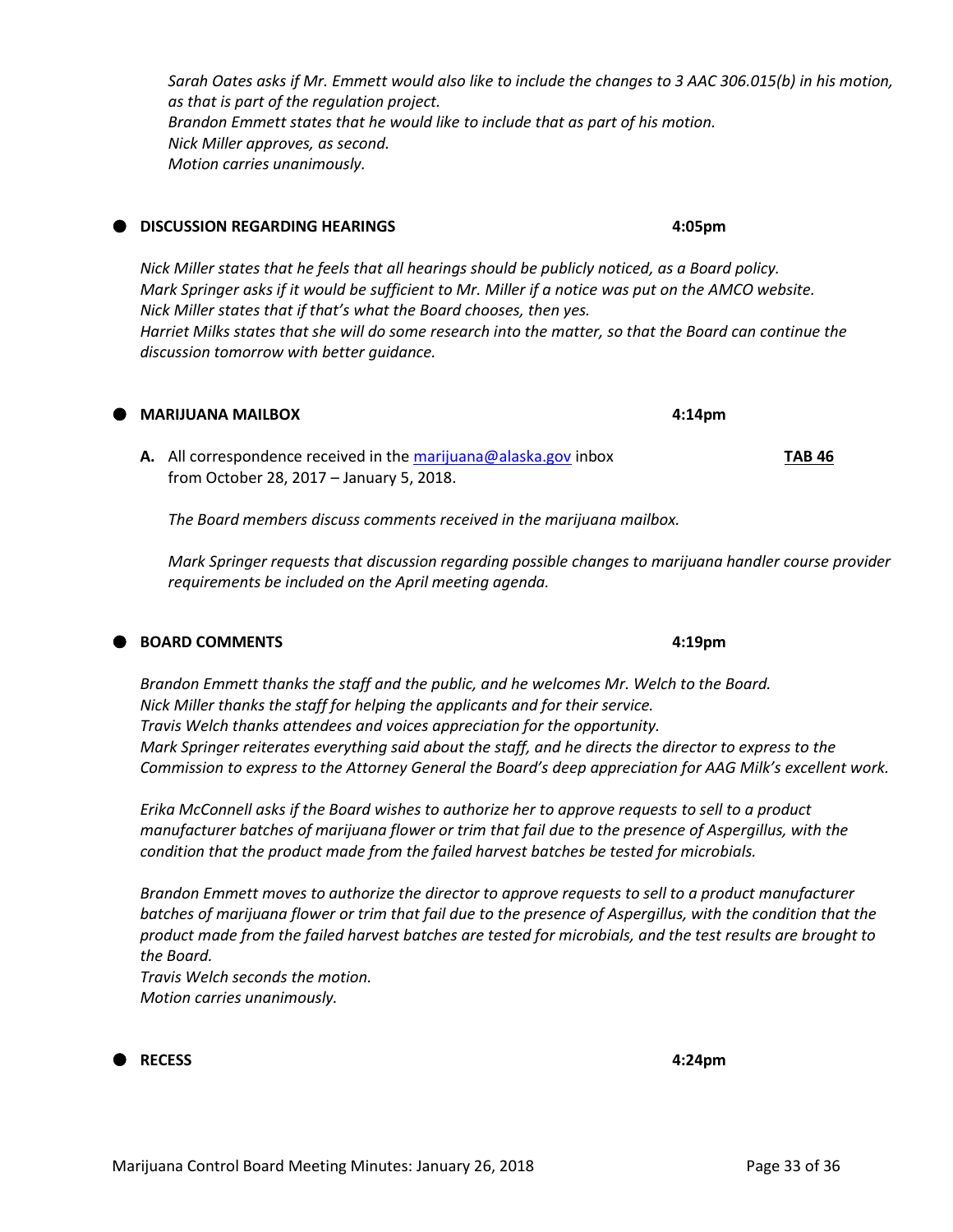# **Marijuana Control Board Meeting Minutes January 26, 2018 First Judicial District Centennial Hall, Hickel Meeting Room 101 Egan Drive Juneau, Alaska**

# **ADMINISTRATION 9:00am**

- **A.** Call to Order
- **B.** Roll Call

#### **Board Members Present:**

Mark Springer, Chair, Rural Member Brandon Emmett, Vice Chair, Industry Member Nick Miller, Industry Member Loren Jones, Public Health Member Travis Welch, Public Safety Member

#### **Staff Members Present:**

Erika McConnell, Director Sarah Oates, Program Coordinator

#### **Legal Counsel Present:**

Harriet Milks, Assistant Attorney General

# **ENFORCEMENT UPDATE**

**A.** Enforcement Report **9:01am TAB 47**

*James Hoelscher, Enforcement Supervisor, congratulates Mark Springer for his appointment as Chair and welcomes Travis Welch to the Board. He updates the Board on enforcement issues including new staff, compliance check and shoulder tap programs, and statistics. He adds that enforcement has started to see an uptick in the number of burglaries, and he recommends that the Board consider increasing some of the security requirements.*

*Mark Springer requests that the staff send an advisory to licensees regarding the number of attempted burglaries and factors that have allowed success.*

**B.** Notices of Violation Issued and Licensee Responses **9:26am TAB 48**

*Erika McConnell passes out Coyote & Toad's response to its NOV which failed to make it into the tab.* James Hoelscher provides a summary of each NOV and licensee response (when sent) to the Board.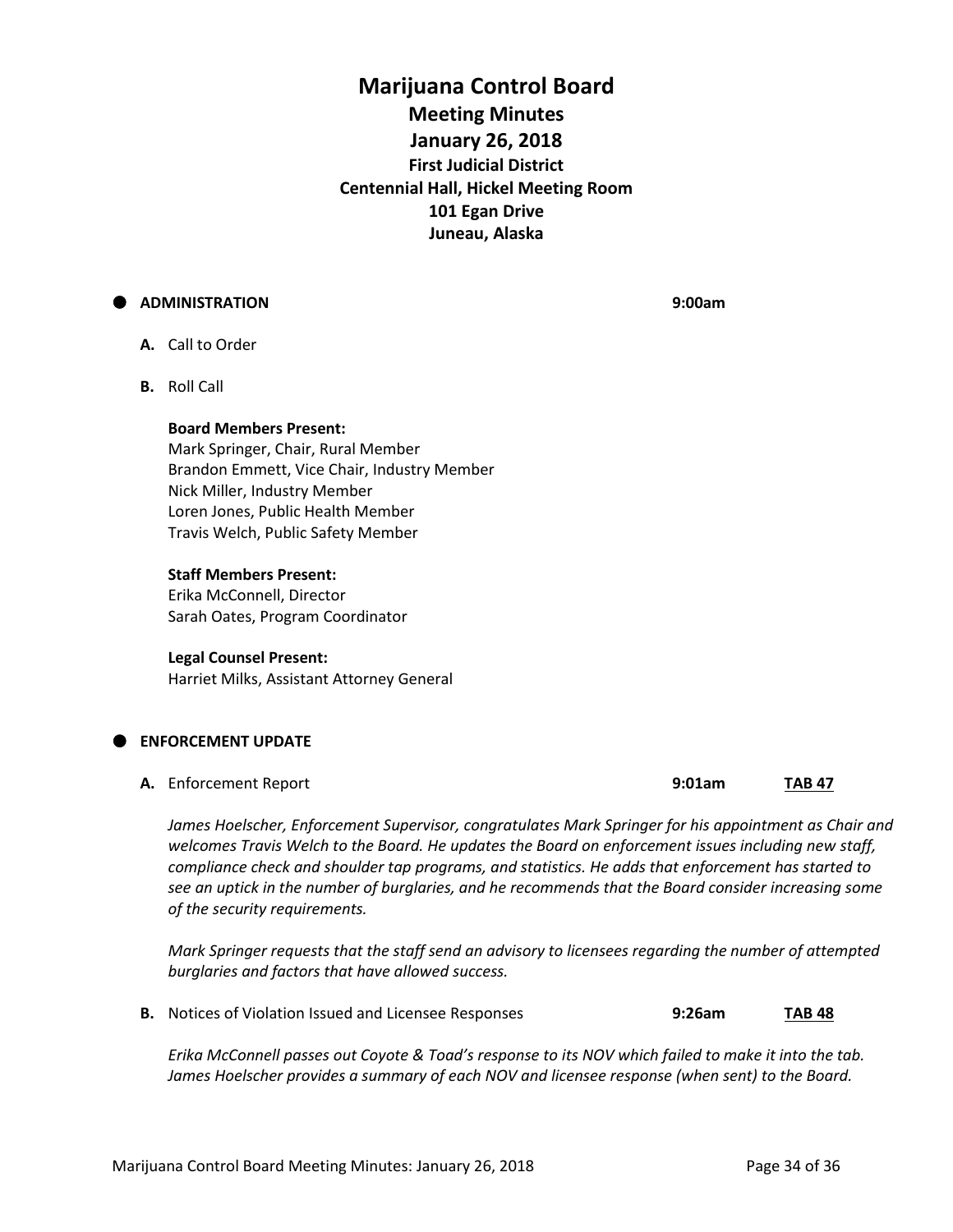*Mark Springer states that the industry association and Board might want to track what licensees are doing to mitigate odor complaints so that they may develop some best-practices.* 

*Brandon Emmett states that he is seeing a trend between many of these NOVs and the use of Green Bits.*

*Nick Miller recommends to incoming licensees that they reach out to existing licensees for help.*

*James Hoelscher reads for the record Susan Nowland's response to the Alaska Fireweed NOV regarding minors on premises and visitors.*

*Mark Springer requests that the Board postpone consideration of the Alaska Fireweed NOV until the April meeting for potential sanctions. The Board members nod in agreement.*

| C. | License #11140:          | Fat Tops, LLC           | 9:31am | <b>TAB 49</b> |
|----|--------------------------|-------------------------|--------|---------------|
|    | Licensee:                | Fat Tops, LLC           |        |               |
|    | License Type:            | Retail Marijuana Store  |        |               |
|    | <b>Premises Address:</b> | 36380 Murray Lane       |        |               |
|    |                          | Soldotna, AK 99669      |        |               |
|    | Local Government:        | Kenai Peninsula Borough |        |               |

*James Hoelscher states that there was a lengthy amount of time between the NOV for Fat Tops was issued and when a response to the NOV was sent by the licensee's attorney, Lance Wells.*

*Mark Springer notes for the record that Lance Wells is sitting at the table.*

*James Hoelscher answers Board questions regarding reporting of marijuana waste disposal through Metrc and written notification to AMCO.*

*David Parker answers Board questions regarding the events that led to the issuance of the NOV.*

*Lance Wells, legal counsel, states that the letter was sent to AMCO at November 30th because he had not received the NOV until the last Board meeting. He talks about the notices of violations and asks Mr. Parker questions about the NOV.*

*Mark Springer voices concerns about the NOV.*

*Brandon Emmett voices concerns about the number of violations that the licensee has received in such a short period of time.*

*Brandon Emmett states that he is not going to suggest a fine at this time, but that the licensee is on notice that if there is another NOV issued in the near future, he is going to suggest a hefty fine.*

*Mark Springer points out that the audit was performed on many or all retail licensees, and not just Fat Tops.*

*Loren Jones states that he would like to see what the Board can do as a follow-up or offer the licensee to help correct errors.*

*Erika McConnell states that last year, Metrc provided a training for licensees, and yet only one licensee signed up.*